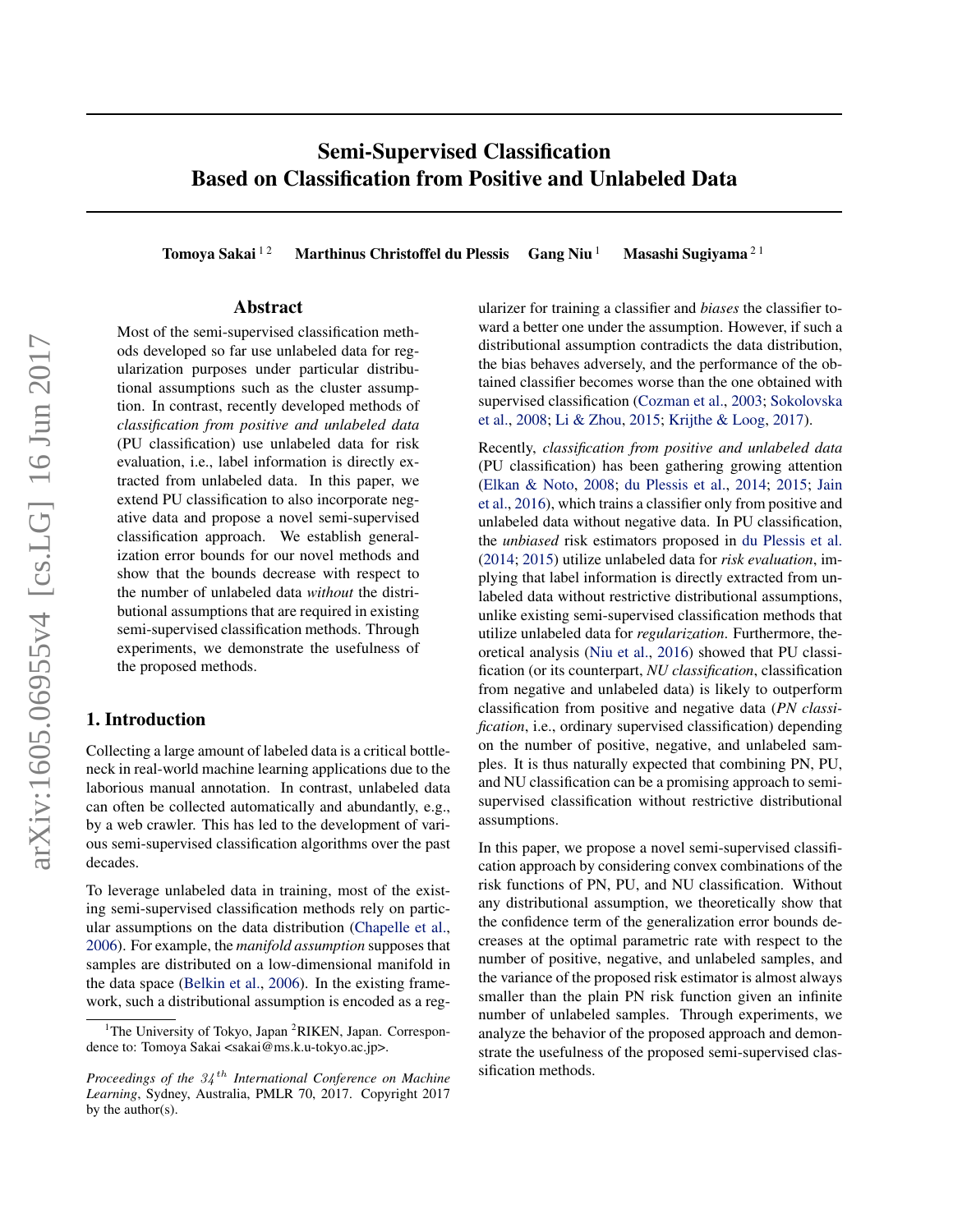# <span id="page-1-0"></span>2. Background

In this section, we first introduce the notation commonly used in this paper and review the formulations of PN, PU, and NU classification.

#### 2.1. Notation

Let random variables  $x \in \mathbb{R}^d$  and  $y \in \{+1, -1\}$  be equipped with probability density  $p(x, y)$ , where d is a positive integer. Let us consider a binary classification problem from x to y, given three sets of samples called the *positive* (P), *negative* (N), and *unlabeled* (U) data:

$$
\mathcal{X}_{\mathrm{P}} := \{ \boldsymbol{x}_{i}^{\mathrm{P}} \}_{i=1}^{n_{\mathrm{P}}} \stackrel{\text{i.i.d.}}{\sim} p_{\mathrm{P}}(\boldsymbol{x}) := p(\boldsymbol{x} \mid y = +1),
$$
  

$$
\mathcal{X}_{\mathrm{N}} := \{ \boldsymbol{x}_{i}^{\mathrm{N}} \}_{i=1}^{n_{\mathrm{N}}} \stackrel{\text{i.i.d.}}{\sim} p_{\mathrm{N}}(\boldsymbol{x}) := p(\boldsymbol{x} \mid y = -1),
$$
  

$$
\mathcal{X}_{\mathrm{U}} := \{ \boldsymbol{x}_{i}^{\mathrm{U}} \}_{i=1}^{n_{\mathrm{U}}} \stackrel{\text{i.i.d.}}{\sim} p(\boldsymbol{x}) := \theta_{\mathrm{P}} p_{\mathrm{P}}(\boldsymbol{x}) + \theta_{\mathrm{N}} p_{\mathrm{N}}(\boldsymbol{x}),
$$

where

$$
\theta_{\rm P} := p(y = +1), \quad \theta_{\rm N} := p(y = -1)
$$

are the class-prior probabilities for the positive and negative classes such that  $\theta_P + \theta_N = 1$ .

Let  $g: \mathbb{R}^d \to \mathbb{R}$  be an arbitrary real-valued decision function for binary classification, and classification is performed based on its sign. Let  $\ell : \mathbb{R} \to \mathbb{R}$  be a loss function such that  $\ell(m)$  generally takes a small value for large margin  $m = yg(x)$ . Let  $R_P(g)$ ,  $R_N(g)$ ,  $R_{U,P}(g)$ , and  $R_{\text{U,N}}(g)$  be the risks of classifier g under loss  $\ell$ :

$$
R_{\rm P}(g) := \mathrm{E}_{\rm P}[\ell(g(\bm{x}))], \qquad R_{\rm N}(g) := \mathrm{E}_{\rm N}[\ell(-g(\bm{x}))],
$$
  

$$
R_{\rm U,P}(g) := \mathrm{E}_{\rm U}[\ell(g(\bm{x}))], \quad R_{\rm U,N}(g) := \mathrm{E}_{\rm U}[\ell(-g(\bm{x}))],
$$

where  $E_P$ ,  $E_N$ , and  $E_U$  denote the expectations over  $p_P(x)$ ,  $p_N(x)$ , and  $p(x)$ , respectively. Since we do not have any samples from  $p(x, y)$ , the true risk  $R(g)$  =  $E_{p(x,y)}[\ell(yg(x))]$ , which we want to minimize, should be recovered without using  $p(x, y)$  as shown below.

### 2.2. PN Classification

In standard supervised classification (PN classification), we have both positive and negative data, i.e., fully labeled data. The goal of PN classification is to train a classifier using labeled data.

The risk in PN classification (the PN risk) is defined as

$$
R_{\rm PN}(g) := \theta_{\rm P} \mathbb{E}_{\rm P} [\ell(g(\boldsymbol{x}))] + \theta_{\rm N} \mathbb{E}_{\rm N} [\ell(-g(\boldsymbol{x}))]
$$
  
=  $\theta_{\rm P} R_{\rm P}(g) + \theta_{\rm N} R_{\rm N}(g),$  (1)

which is equal to  $R(g)$ , but  $p(x, y)$  is not included. If we use the hinge loss function  $\ell_H(m) := \max(0, 1 - m)$ , the PN risk coincides with the risk of the support vector machine [\(Vapnik,](#page-8-0) [1995\)](#page-8-0).

### 2.3. PU Classification

In PU classification, we do not have labeled data for the negative class, but we can use unlabeled data drawn from marginal density  $p(x)$ . The goal of PU classification is to train a classifier using only positive and unlabeled data. The basic approach to PU classification is to discriminate P and U data [\(Elkan & Noto,](#page-8-0) [2008\)](#page-8-0). However, naively classifying P and U data causes a bias.

To address this problem, [du Plessis et al.](#page-8-0) [\(2014;](#page-8-0) [2015\)](#page-8-0) proposed a risk equivalent to the PN risk but where  $p_N(x)$  is not included. The key idea is to utilize unlabeled data to evaluate the risk for negative samples in the PN risk. Replacing the second term in Eq.  $(1)$  with<sup>1</sup>

$$
\theta_{\rm N} \mathop{\rm E{}}\nolimits_{\rm N}[\ell(-g(\boldsymbol{x}))] = \mathop{\rm E{}}\nolimits_{\rm U}[\ell(-g(\boldsymbol{x}))] - \theta_{\rm P} \mathop{\rm E{}}\nolimits_{\rm P}[\ell(-g(\boldsymbol{x}))],
$$

we obtain the risk in PU classification (the PU risk) as

$$
R_{\rm PU}(g) := \theta_{\rm P} \mathbf{E}_{\rm P}[\ell(g(\mathbf{x}))] + \mathbf{E}_{\rm U}[\ell(-g(\mathbf{x}))]
$$

$$
= \theta_{\rm P} R_{\rm P}^{\rm C}(g) + R_{\rm U,N}(g), \tag{2}
$$

where  $R_{\rm P}^{\rm C}(g) := {\rm E}_{\rm P}[\tilde{\ell}(g(\boldsymbol{x}))]$  and  $\tilde{\ell}(m) = \ell(m) - \ell(-m)$ is a composite loss function.

Non-Convex Approach: If the loss function satisfies

$$
\ell(m) + \ell(-m) = 1,\tag{3}
$$

the composite loss function becomes  $\ell(m) = 2\ell(m) - 1$ . We thus obtain the *non-convex* PU risk as

$$
R_{\text{N-PU}}(g) := 2\theta_{\text{P}} R_{\text{P}}(g) + R_{\text{U,N}}(g) - \theta_{\text{P}}.
$$
 (4)

This formulation can be seen as cost-sensitive classification of P and U data with weight  $2\theta_P$  [\(du Plessis et al.,](#page-8-0) [2014\)](#page-8-0).

The ramp loss used in the robust support vector machine [\(Collobert et al.,](#page-8-0) [2006\)](#page-8-0),

$$
\ell_{\mathcal{R}}(m) := \frac{1}{2} \max(0, \min(2, 1 - m)), \tag{5}
$$

satisfies the condition (3). However, the use of the ramp loss (and any other losses that satisfy the condition (3)) yields a non-convex optimization problem, which may be solved locally by the *concave-convex procedure* (CCCP) [\(Yuille & Rangarajan,](#page-8-0) [2002;](#page-8-0) [Collobert et al.,](#page-8-0) [2006;](#page-8-0) [du Plessis et al.,](#page-8-0) [2014\)](#page-8-0).

Convex Approach: If a convex surrogate loss function satisfies

$$
\ell(m) - \ell(-m) = -m,\t\t(6)
$$

 $1$  The equation comes from the definition of the marginal density  $p(\boldsymbol{x}) = \theta_P p_P(\boldsymbol{x}) + \theta_N p_N(\boldsymbol{x}).$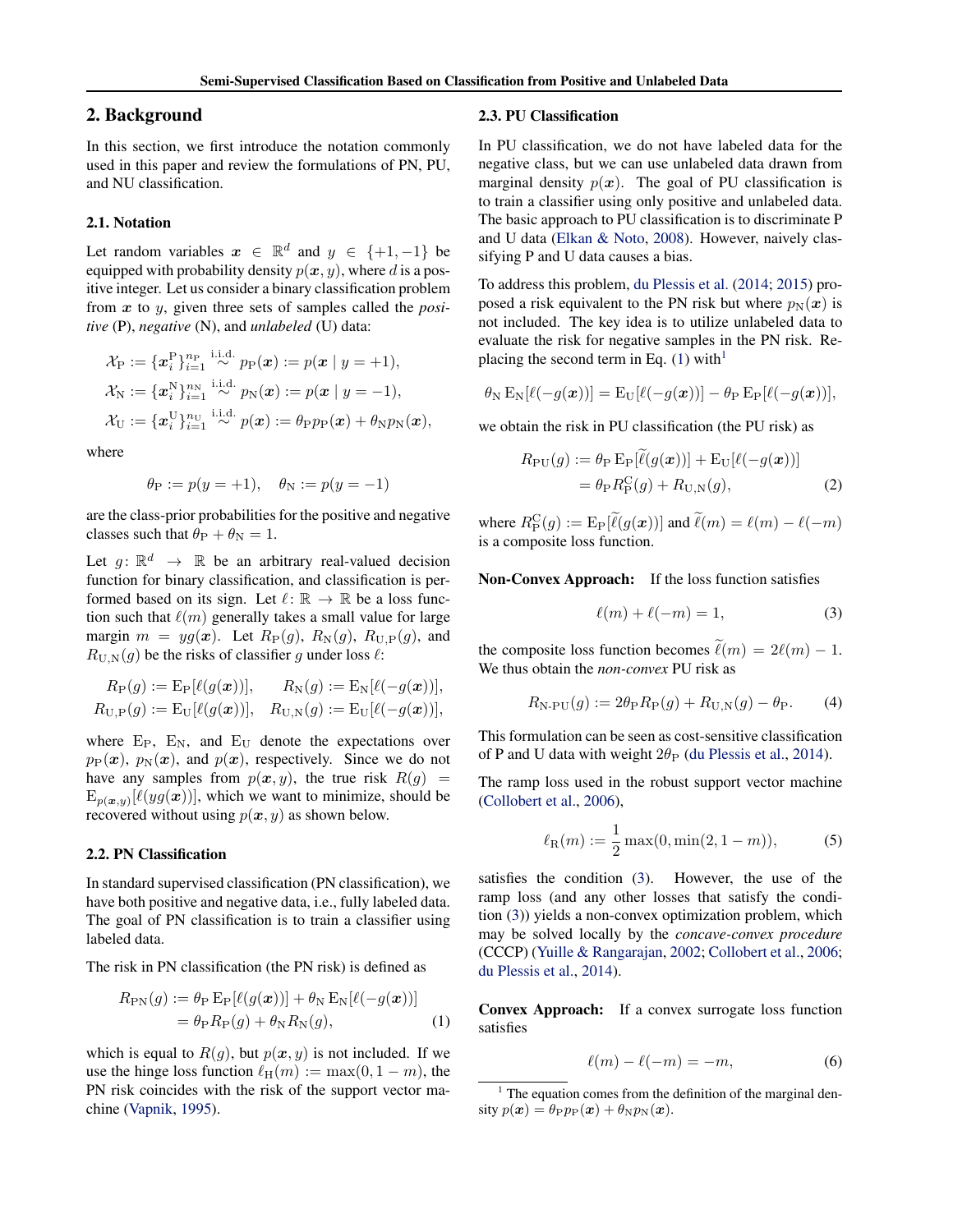<span id="page-2-0"></span>the composite loss function becomes a linear function  $\tilde{\ell}(m) = -m$  (see Table 1 in [du Plessis et al.,](#page-8-0) [2015\)](#page-8-0). We thus obtain the *convex* PU risk as

$$
R_{\text{C-PU}}(g) := \theta_{\text{P}} R_{\text{P}}^{\text{L}}(g) + R_{\text{U,N}}(g),
$$

where  $R_{\rm P}^{\rm L}(g) := {\rm E}_{\rm P}[-g(\boldsymbol{x})]$  is the risk with the linear loss  $\ell_{\text{Lin}}(m) := -m$ . This formulation yields the convex optimization problem that can be solved efficiently.

### 2.4. NU Classification

As a mirror of PU classification, we can consider NU classification. The risk in NU classification (the NU risk) is given by

$$
R_{\rm NU}(g) := \theta_{\rm N} \mathbb{E}_{\rm N} [\ell(-g(\boldsymbol{x}))] + \mathbb{E}_{\rm U} [\ell(g(\boldsymbol{x}))]
$$
  
=  $\theta_{\rm N} R_{\rm N}^{\rm C}(g) + R_{\rm U,P}(g),$ 

where  $R_{\text{N}}^{\text{C}}(g) := \text{E}_{\text{N}}[\tilde{\ell}(-g(\boldsymbol{x}))]$  is the risk function with the composite loss. Similarly to PU classification, the nonconvex and convex NU risks are expressed as

$$
R_{N\text{-NU}}(g) := 2\theta_N R_N(g) + R_{U,\text{P}}(g) - \theta_N,\qquad(7)
$$

$$
R_{\text{C-NU}}(g) := \theta_{\text{N}} R_{\text{N}}^{\text{L}}(g) + R_{\text{U,P}}(g), \tag{8}
$$

where  $R_{\rm N}^{\rm L}(g) := \mathbb{E}_{\rm N}[g(\boldsymbol{x})]$  is the risk with the linear loss.

# 3. Semi-Supervised Classification Based on PN, PU, and NU Classification

In this section, we propose semi-supervised classification methods based on PN, PU, and NU classification.

### 3.1. PUNU Classification

A naive idea to build a semi-supervised classifier is to combine the PU and NU risks. For  $\gamma \in [0, 1]$ , let us consider a linear combination of the PU and NU risks:

$$
R_{\text{PUNU}}^{\gamma}(g) := (1 - \gamma) R_{\text{PU}}(g) + \gamma R_{\text{NU}}(g).
$$

We refer to this combined method as *PUNU classification*.

If we use a loss function satisfying the condition [\(3\)](#page-1-0), the non-convex PUNU risk  $R_{\text{N-PUNU}}^{\gamma}(g)$  can be expressed as

$$
R_{\text{N-PUNU}}^{\gamma}(g) = 2(1 - \gamma)\theta_{\text{P}}R_{\text{P}}(g) + 2\gamma\theta_{\text{N}}R_{\text{N}}(g) + \text{E}_{\text{U}}[(1 - \gamma)\ell(-g(\boldsymbol{x})) + \gamma\ell(g(\boldsymbol{x}))] -(1 - \gamma)\theta_{\text{P}} - \gamma\theta_{\text{N}}.
$$

Here,  $R_{\text{N-PUNU}}^{1/2}(g)$  agrees with  $R_{\text{PN}}(g)$  due to the condi-tion [\(3\)](#page-1-0). Thus, when  $\gamma = 1/2$ , PUNU classification is reduced to ordinary PN classification.

On the other hand,  $\gamma = 1/2$  is still effective when the con-dition [\(6\)](#page-1-0) is satisfied. Its risk  $R_{\text{C-PUNU}}^{\gamma}(g)$  can be expressed as

$$
R_{\text{C-PUNU}}^{\gamma}(g) = (1 - \gamma)\theta_{\text{P}} R_{\text{P}}^{\text{L}}(g) + \gamma \theta_{\text{N}} R_{\text{N}}^{\text{L}}(g) + \text{E}_{\text{U}}[(1 - \gamma)\ell(g(\boldsymbol{x})) + \gamma \ell(-g(\boldsymbol{x}))].
$$

Here,  $(1 - \gamma)\ell(g(x)) + \gamma\ell(-g(x))$  can be regarded as a loss function for unlabeled samples with weight  $\gamma$ .

When  $\gamma = 1/2$ , unlabeled samples incur the same loss for the positive and negative classes. On the other hand, when  $0 < \gamma < 1/2$ , a smaller loss is incurred for the negative class than the positive class. Thus, unlabeled samples tend to be classified into the negative class. The opposite is true when  $1/2 < \gamma < 1$ .

#### 3.2. PNU Classification

Another possibility of using PU and NU classification in semi-supervised classification is to combine the PN and PU/NU risks. For  $\gamma \in [0, 1]$ , let us consider linear combinations of the PN and PU/NU risks:

$$
R_{\text{PNPU}}^{\gamma}(g) := (1 - \gamma) R_{\text{PN}}(g) + \gamma R_{\text{PU}}(g),
$$
  

$$
R_{\text{PNNU}}^{\gamma}(g) := (1 - \gamma) R_{\text{PN}}(g) + \gamma R_{\text{NU}}(g).
$$

In practice, we combine PNPU and PNNU classification and adaptively choose one of them with a new trade-off parameter  $\eta \in [-1, 1]$  as

$$
R_{\text{PNU}}^{\eta}(g) := \begin{cases} R_{\text{PNPU}}^{\eta}(g) & (\eta \ge 0), \\ R_{\text{PNNU}}^{-\eta}(g) & (\eta < 0). \end{cases}
$$

We refer to the combined method as *PNU classification*. Clearly, PNU classification with  $\eta = -1, 0, +1$  corresponds to NU, PN, and PU classification. As  $\eta$  gets large/small, the effect of the positive/negative classes is more emphasized.

In the theoretical analyses in Section [4,](#page-3-0) we denote the combinations of the PN risk with the non-convex PU/NU risks by  $R_{\text{N-PNPU}}^{\gamma}$  and  $R_{\text{N-PNNU}}^{\gamma}$ , and that with the convex PU/NU risks by  $R_{\text{C-PNPU}}^{\gamma}$  and  $R_{\text{C-PNNU}}^{\gamma}$ .

#### 3.3. Practical Implementation

We have so far only considered the true risks  $R$  (with respect to the expectations over true data distributions). When a classifier is trained from samples in practice, we use the empirical risks  $\overline{R}$  where the expectations are replaced with corresponding sample averages.

More specifically, in the theoretical analysis in Section [4](#page-3-0) and experiments in Section [5,](#page-5-0) we use a linear-in-parameter model given by

$$
g(\boldsymbol{x}) = \sum_{j=1}^b w_j \phi_j(\boldsymbol{x}) = \boldsymbol{w}^\top \boldsymbol{\phi}(\boldsymbol{x}),
$$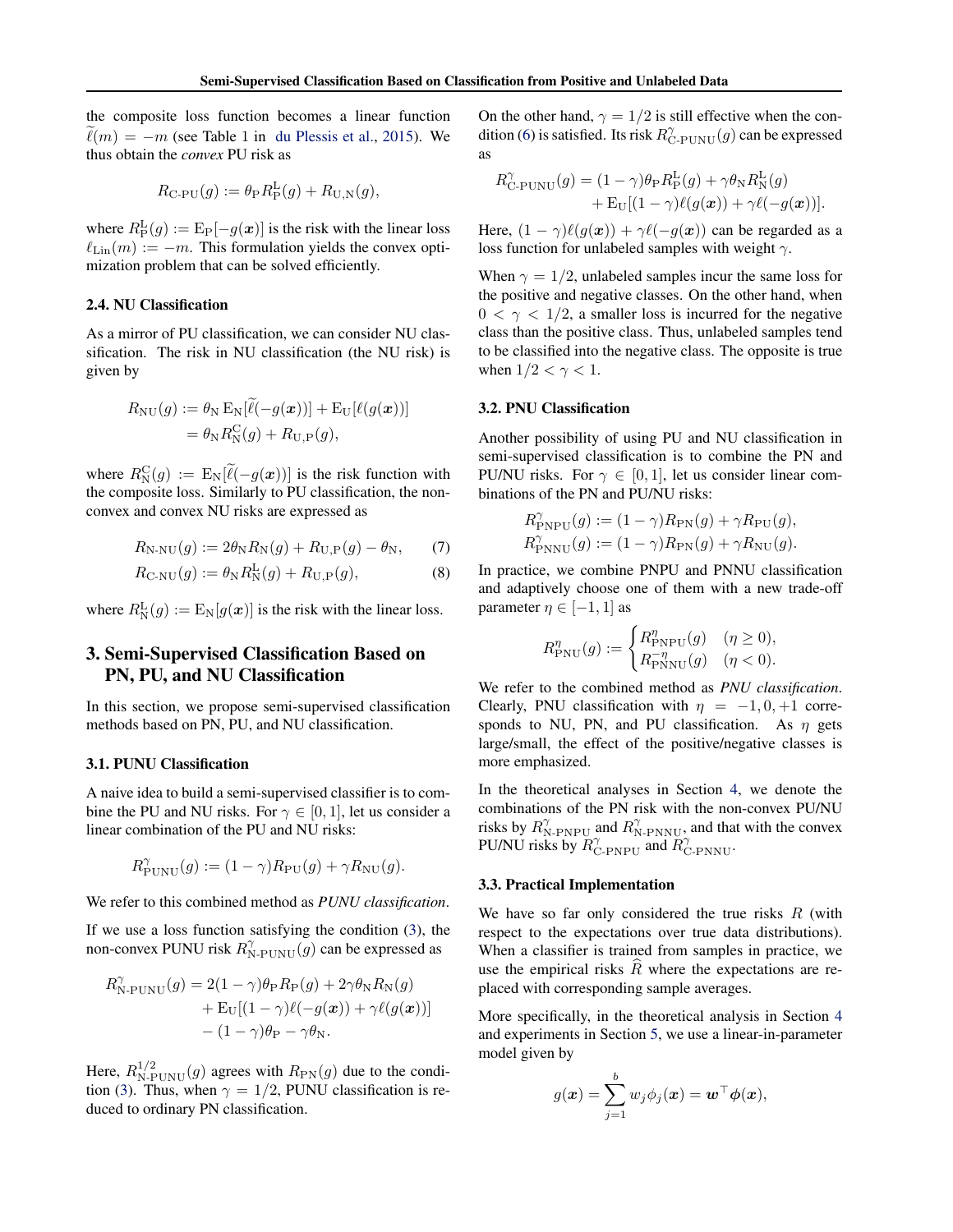<span id="page-3-0"></span>where  $\top$  denotes the transpose, b is the number of basis functions,  $\mathbf{w} = (w_1, \dots, w_b)^\top$  is a parameter vector, and  $\phi(\boldsymbol{x}) = (\phi_1(\boldsymbol{x}), \ldots, \phi_b(\boldsymbol{x}))^\top$  is a basis function vector. The parameter vector  $w$  is learned in order to minimize the  $\ell_2$ -regularized empirical risk:

$$
\min_{\boldsymbol{w}} \widehat{R}(g) + \lambda \boldsymbol{w}^\top \boldsymbol{w},
$$

where  $\lambda \geq 0$  is the regularization parameter.

# 4. Theoretical Analyses

In this section, we theoretically analyze the behavior of the empirical versions of the proposed semi-supervised classification methods. We first derive generalization error bounds and then discuss variance reduction. Finally, we discuss which approach, PUNU or PNU classification, is more promising. All proofs can be found in Appendix [A.](#page-10-0)

#### 4.1. Generalization Error Bounds

Let  $G$  be a function class of bounded hyperplanes:

$$
\mathcal{G} = \{g(\boldsymbol{x}) = \langle \boldsymbol{w}, \boldsymbol{\phi}(\boldsymbol{x}) \rangle \mid ||\boldsymbol{w}|| \leq C_{\boldsymbol{w}}, ||\boldsymbol{\phi}(\boldsymbol{x})|| \leq C_{\phi}\},
$$

where  $C_w$  and  $C_\phi$  are certain positive constants. Since  $\ell_2$ regularization is always included, we can naturally assume that the empirical risk minimizer g belongs to a certain  $\mathcal{G}$ . Denote by  $\ell_{0-1}(m) = (1 - \text{sign}(m))/2$  the *zero-one loss* and  $I(g) = \mathbb{E}_{p(\bm{x}, y)}[\ell_{0\text{-}1}(yg(\bm{x}))]$  the risk of g for binary classification, i.e., the generalization error of  $q$ . In the following, we study upper bounds of  $I(g)$  holding uniformly for all  $g \in \mathcal{G}$ . We respectively focus on the *(scaled)* ramp *and squared losses* for the non-convex and convex methods due to limited space. Similar results can be obtained with a little more effort if other eligible losses are used. For convenience, we define a function as

$$
\chi(c_{\rm P}, c_{\rm N}, c_{\rm U}) = c_{\rm P}\theta_{\rm P}/\sqrt{n_{\rm P}} + c_{\rm N}\theta_{\rm N}/\sqrt{n_{\rm N}} + c_{\rm U}/\sqrt{n_{\rm U}}.
$$

Non-Convex Methods: A key observation is that  $\ell_{0-1}(m) \leq 2\ell_{\mathbb{R}}(m)$ , and consequently  $I(g) \leq 2R(g)$ . Note that by definition we have

$$
R^{\gamma}_{\text{N-PUNU}}(g) = R^{\gamma}_{\text{N-PNPU}}(g) = R^{\gamma}_{\text{N-PNNU}}(g) = R(g).
$$

The theorem below can be proven using the Rademacher analysis (see, for example, [Mohri et al.,](#page-8-0) [2012;](#page-8-0) [Ledoux &](#page-8-0) [Talagrand,](#page-8-0) [1991\)](#page-8-0).

**Theorem 1** Let  $\ell_R(m)$  be the loss for defining the empir*ical risks. For any*  $\delta > 0$ *, the following inequalities hold separately with probability at least*  $1 - \delta$  *for all*  $q \in \mathcal{G}$ *:* 

$$
I(g) \leq 2\widehat{R}_{\text{N-PUNU}}^{\gamma}(g) + C_{w,\phi,\delta} \cdot \chi(2 - 2\gamma, 2\gamma, |2\gamma - 1|),
$$
  
\n
$$
I(g) \leq 2\widehat{R}_{\text{N-PNPU}}^{\gamma}(g) + C_{w,\phi,\delta} \cdot \chi(1 + \gamma, 1 - \gamma, \gamma),
$$
  
\n
$$
I(g) \leq 2\widehat{R}_{\text{N-PNNU}}^{\gamma}(g) + C_{w,\phi,\delta} \cdot \chi(1 - \gamma, 1 + \gamma, \gamma),
$$

where 
$$
C_{w,\phi,\delta} = 2C_w C_\phi + \sqrt{2\ln(3/\delta)}
$$
.

Theorem 1 guarantees that when  $\ell_{\rm R}(m)$  is used,  $I(g)$  can be bounded from above by two times the empirical risks, i.e.,  $2\widehat{R}_{\text{N-PUNU}}^{\gamma}(g)$ ,  $2\widehat{R}_{\text{N-PNPU}}^{\gamma}(g)$ , and  $2\widehat{R}_{\text{N-PNNU}}^{\gamma}(g)$ , plus the corresponding confidence terms of order

$$
\mathcal{O}_p(1/\sqrt{n_{\rm P}}+1/\sqrt{n_{\rm N}}+1/\sqrt{n_{\rm U}}).
$$

Since  $n_P$ ,  $n_N$ , and  $n_U$  can increase independently, this is already the optimal convergence rate without any additional assumption [\(Vapnik,](#page-8-0) [1998;](#page-8-0) [Mendelson,](#page-8-0) [2008\)](#page-8-0).

**Convex Methods:** Analogously, we have  $\ell_{0-1}(m) \leq$  $4\ell_s(m)$  for the squared loss. However, it is too loose when  $|m| \gg 0$ . Fortunately, we do not have to use  $\ell_s(m)$  if we work on the generalization error rather than the estimation error. To this end, we define the *truncated (scaled) squared loss*  $\ell_{\text{TS}}(m)$  as

$$
\ell_{\text{TS}}(m) = \begin{cases} \ell_{\text{S}}(m) & 0 < m \le 1, \\ \ell_{0\text{-}1}(m)/4 & \text{otherwise,} \end{cases}
$$

so that  $\ell_{0-1}(m) \leq 4\ell_{\text{TS}}(m)$  is much tighter. For  $\ell_{\text{TS}}(m)$ ,  $R_{\text{C-PU}}(g)$  and  $R_{\text{C-NU}}(g)$  need to be redefined as follows (see [du Plessis et al.,](#page-8-0) [2015\)](#page-8-0):

$$
R_{\text{C-PU}}(g) := \theta_{\text{P}} R'_{\text{P}}(g) + R_{\text{U,N}}(g),
$$
  

$$
R_{\text{C-NU}}(g) := \theta_{\text{N}} R'_{\text{N}}(g) + R_{\text{U,P}}(g),
$$

where  $R'_{\rm P}(g)$  and  $R'_{\rm N}(g)$  are simply  $R_{\rm P}(g)$  and  $R_{\rm N}(g)$ w.r.t. the composite loss  $\ell_{\text{TS}}(m) = \ell_{\text{TS}}(m) - \ell_{\text{TS}}(-m)$ . The condition  $\ell_{\text{TS}}(m) \neq -m$  means the loss of convexity, but the equivalence is not lost; indeed, we still have

$$
R_{\textrm{C-PUNU}}^{\gamma}(g)=R_{\textrm{C-PNPU}}^{\gamma}(g)=R_{\textrm{C-PNNU}}^{\gamma}(g)=R(g).
$$

**Theorem 2** Let  $\ell_{TS}(m)$  be the loss for defining the empir*ical risks (where*  $R_{\text{C-PU}}(g)$  *and*  $R_{\text{C-NU}}(g)$  *are redefined). For any*  $\delta > 0$ *, the following inequalities hold separately with probability at least*  $1 - \delta$  *for all*  $g \in \mathcal{G}$ *:* 

$$
I(g) \leq 4\widehat{R}_{\text{C-PUNU}}^{\gamma}(g) + C'_{w,\phi,\delta} \cdot \chi(1-\gamma,\gamma,1),
$$
  
\n
$$
I(g) \leq 4\widehat{R}_{\text{C-PNNU}}^{\gamma}(g) + C'_{w,\phi,\delta} \cdot \chi(1,1-\gamma,\gamma),
$$
  
\n
$$
I(g) \leq 4\widehat{R}_{\text{C-PNNU}}^{\gamma}(g) + C'_{w,\phi,\delta} \cdot \chi(1-\gamma,1,\gamma),
$$

where  $C'_{w,\phi,\delta} = 4C_wC_\phi + \sqrt{2\ln(4/\delta)}$ .

Theorem 2 ensures that when  $\ell_{\text{TS}}(m)$  is used (for evaluating the empirical risks rather than learning the empirical risk minimizers),  $I(g)$  can be bounded from above by four times the empirical risks plus confidence terms in the optimal parametric rate. As  $\ell_{\text{TS}}(m) \leq \ell_{\text{S}}(m)$ , Theorem 2 is valid (but weaker) if all empirical risks are w.r.t.  $\ell_S(m)$ .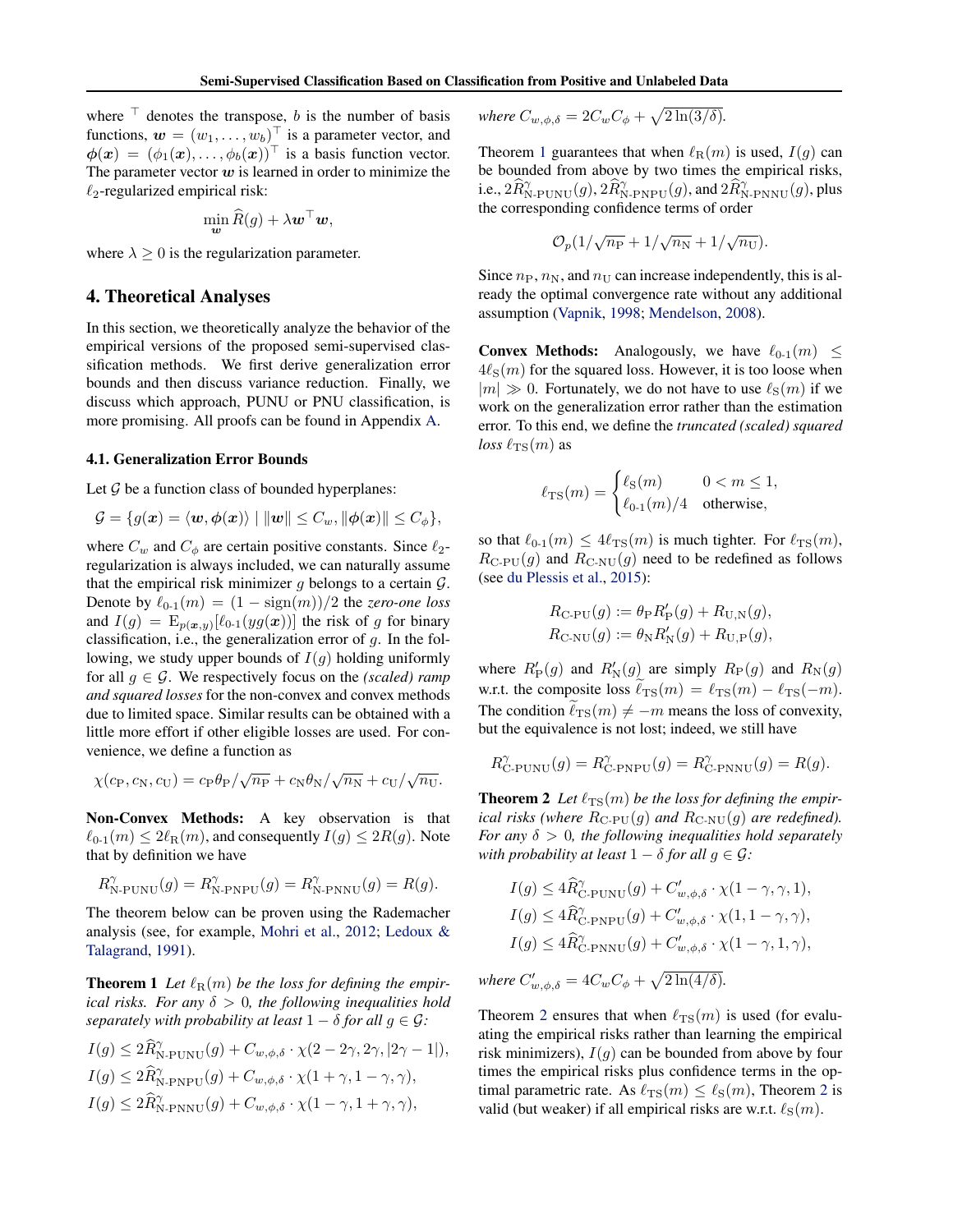#### <span id="page-4-0"></span>4.2. Variance Reduction

Our empirical risk estimators proposed in Section [3](#page-2-0) are all unbiased. The next question is whether their variance can be smaller than that of  $R_{\text{PN}}(g)$ , i.e., whether  $\mathcal{X}_{\text{U}}$  can help reduce the variance in estimating  $R(g)$ . To answer this question, pick any  $g$  of interest. For simplicity, we assume that  $n_{\rm U} \rightarrow \infty$ , to illustrate the maximum variance reduction that could be achieved. Due to limited space, we only focus on the non-convex methods.

Similarly to  $R_P(g)$  and  $R_N(g)$ , let  $\sigma_P^2(g)$  and  $\sigma_N^2(g)$  be the corresponding variance:

$$
\sigma_{\mathcal{P}}^2(g) := \mathrm{Var}_{\mathcal{P}}[\ell(g(\boldsymbol{x}))], \quad \sigma_{\mathcal{N}}^2(g) := \mathrm{Var}_{\mathcal{N}}[\ell(-g(\boldsymbol{x}))],
$$

where Var<sub>P</sub> and Var<sub>N</sub> denote the variance over  $p_P(x)$ and  $p_N(x)$ . Moreover, denote by  $\psi_P = \theta_P^2 \sigma_P^2(g)/n_P$ and  $\psi_N = \theta_N^2 \sigma_N^2(g)/n_N$  for short, and let Var be the variance over  $p_P(\boldsymbol{x}_1^P)\cdots p_P(\boldsymbol{x}_{n_P}^P)\cdot p_N(\boldsymbol{x}_1^N)\cdots p_N(\boldsymbol{x}_{n_N}^N)$  .  $p(\boldsymbol{x}^{\mathrm{U}}_1)\cdots p(\boldsymbol{x}^{\mathrm{U}}_{n_{\mathrm{U}}}).$ 

**Theorem 3** Assume  $n_U \rightarrow \infty$ *. For any fixed g, let* 

$$
\gamma_{\text{N-PUNU}} = \underset{\gamma}{\text{argmin}} \, \text{Var}[\widehat{R}_{\text{N-PUNU}}^{\gamma}(g)] = \frac{\psi_{\text{P}}}{\psi_{\text{P}} + \psi_{\text{N}}}.\tag{9}
$$

*Then, we have*  $\gamma_{\text{N-PUNU}} \in [0,1]$ *. Further,*  $Var[\widehat{R}_{N\text{-PUNU}}^{\gamma}(g)] \le Var[\widehat{R}_{PN}(g)]$  *for all*  $\gamma$   $\in$   $(2\gamma_{\mathrm{N-PUNU}}-1/2,1/2)$  *if*  $\psi_{\mathrm{P}}$  $<$  $\psi_{\mathrm{N}}$ *, or for all*  $\gamma \in (1/2, 2\gamma_\text{N-PUNU} - 1/2)$  *if*  $\psi_\text{P} > \psi_\text{N}$ .<sup>2</sup>

Theorem 3 guarantees that the variance is always reduced by  $\widehat{R}_{\text{N-PUNU}}^{\gamma}(g)$  if  $\gamma$  is close to  $\gamma_{\text{N-PUNU}}$ , which is optimal for variance reduction. The interval of such good  $\gamma$  values has the length min{ $|\psi_{\rm P} - \psi_{\rm N}|/(\psi_{\rm P} + \psi_{\rm N}), 1/2$ }. In particular, if  $3\psi_P \leq \psi_N$  or  $\psi_P \geq 3\psi_N$ , the length is 1/2.

**Theorem 4** *Assume*  $n_U \rightarrow \infty$ *. For any fixed g, let* 

$$
\gamma_{\text{N-PNPU}} = \underset{\gamma}{\text{argmin}} \text{Var}[\hat{R}_{\text{N-PNPU}}^{\gamma}(g)] = \frac{\psi_{\text{N}} - \psi_{\text{P}}}{\psi_{\text{P}} + \psi_{\text{N}}}, (10)
$$

$$
\gamma_{\text{N-PNNU}} = \underset{\gamma}{\text{argmin}} \, \text{Var}[\widehat{R}_{\text{N-PNNU}}^{\gamma}(g)] = \frac{\psi_{\text{P}} - \psi_{\text{N}}}{\psi_{\text{P}} + \psi_{\text{N}}}.\tag{11}
$$

*Then, we have*  $\gamma_{\text{N-PNPU}} \in [0, 1]$  *if*  $\psi_{\text{P}} \leq \psi_{\text{N}}$  *or*  $\gamma_{\text{N-PNNU}} \in$  $[0, 1]$  *if*  $\psi_{\text{P}} \geq \psi_{\text{N}}$ *. Additionally,*  $\text{Var}[\widehat{R}_{\text{N-PNPU}}^{\gamma}(g)] <$  $\text{Var}[\widehat{R}_{\rm PN}(g)] \hspace{.1cm} \textit{for \hspace{.1cm} all} \hspace{.1cm} \gamma \hspace{.1cm} \in \hspace{.1cm} (0, 2\gamma_{\rm N\text{-}PNPU}) \hspace{.1cm} \textit{if \hspace{.1cm} } \psi_{\rm P} \hspace{.1cm} < \hspace{.1cm}$  $\psi_{\rm N}$ *, or*  $\text{Var}[\widehat{R}_{\text{N-PNNU}}^{\gamma}(g)] < \text{Var}[\widehat{R}_{\text{PN}}(g)]$  *for all*  $\gamma \in$  $(0, 2\gamma_{\text{N-PNNU}})$  *if*  $\psi_{\text{P}} > \psi_{\text{N}}$ .

Theorem 4 implies that the variance of  $\widehat{R}_{\text{PN}}(g)$  is reduced by either  $\widehat{R}_{\text{N-PNPU}}^{\gamma}(g)$  if  $\psi_{\text{P}} \leq \psi_{\text{N}}$  or  $\widehat{R}_{\text{N-PNNU}}^{\gamma}(g)$  if  $\psi_{\rm P} \geq \psi_{\rm N}$ , where  $\gamma$  should be close to  $\gamma_{\rm N-PNPU}$  or  $\gamma_{\text{N-PNNU}}$ . The range of such good  $\gamma$  values is of length  $\min\{2|\psi_{\rm P} - \psi_{\rm N}|/(\psi_{\rm P} + \psi_{\rm N}), 1\}$ . In particular, if  $3\psi_{\rm P} \le$  $\psi_{\rm N}$ ,  $\widehat{R}_{\rm N-PNPU}^{\gamma}(g)$  given any  $\gamma \in (0,1)$  can reduce the variance, and if  $\psi_{\rm P} \ge 3\psi_{\rm N}$ ,  $\widehat{R}_{\rm N\text{-}PNNU}^{\gamma}(g)$  given any  $\gamma \in (0,1)$ can reduce the variance.

As a corollary of Theorems 3 and 4, the minimum variance achievable by  $\widehat{R}_{N\text{-PUNU}}^{\gamma}(g)$ ,  $\widehat{R}_{N\text{-PNPU}}^{\gamma}(g)$ , and  $\widehat{R}_{\text{N-PNNU}}^{\gamma}(g)$  at their optimal  $\gamma_{\text{N-PUNU}}, \gamma_{\text{N-PNPU}},$  and  $\gamma_{\text{N-PNNU}}$  is exactly the same, namely,  $4\psi_{\text{P}}\psi_{\text{N}}/(\psi_{\text{P}} + \psi_{\text{N}})$ . Nevertheless,  $\widehat{R}_{N\text{-}PNPU}^{\gamma}(g)$  and  $\widehat{R}_{N\text{-}PNNU}^{\gamma}(g)$  have a much wider range of nice  $\gamma$  values than  $\widehat{R}_{N\text{-PUNU}}^{\gamma}(g)$ .

If we further assume that  $\sigma_P(g) = \sigma_N(g)$ , the condition in Theorems 3 and 4 as to whether  $\psi_{\rm P} \leq \psi_{\rm N}$  or  $\psi_{\rm P} \geq \psi_{\rm N}$  will be independent of g. Also, it will coincide with the condition in *Theorem 7* in [Niu et al.](#page-8-0) [\(2016\)](#page-8-0) where the minimizers of  $\widehat{R}_{\text{PN}}(g)$ ,  $\widehat{R}_{\text{PU}}(g)$  and  $\widehat{R}_{\text{NU}}(g)$  are compared.

A final remark is that learning is uninvolved in Theorems 3 and 4, such that  $\ell(m)$  can be any loss that satisfies  $\ell(m)$  +  $\ell(-m) = 1$ , and g can be any fixed decision function. For instance, we may adopt  $\ell_{0-1}(m)$  and pick some g resulted from some other learning methods. As a consequence, the variance of  $I_{PN}(g)$  over the validation data can be reduced, and then the cross-validation should be more stable, given that  $n_{\rm U}$  is sufficiently large. Therefore, even without being minimized, our proposed risk estimators are themselves of practical importance.

#### 4.3. PUNU vs. PNU Classification

We discuss here which approach, PUNU or PNU classification, is more promising according to state-of-the-art theoretical comparisons [\(Niu et al.,](#page-8-0) [2016\)](#page-8-0), which are based on estimation error bounds.

Let  $\hat{g}_{\text{PN}}, \hat{g}_{\text{PU}},$  and  $\hat{g}_{\text{NU}}$  be the minimizers of  $\hat{R}_{\text{PN}}(g)$ ,  $R_{\text{PU}}(g)$ , and  $R_{\text{NU}}(g)$ , respectively. Let  $\alpha_{\text{PU,PN}} :=$  $\left(\theta_{\rm P}/\sqrt{n_{\rm P}} + 1/\sqrt{n_{\rm U}}\right)/\left(\theta_{\rm N}/\sqrt{n_{\rm N}}\right)$  and  $\alpha_{\rm NU,PN}$  :=  $(\theta_{\rm N}/\sqrt{n_{\rm N}}+1/\sqrt{n_{\rm U}})/(\theta_{\rm P}/\sqrt{n_{\rm P}})$ . The finite-sample comparisons state that if  $\alpha_{\text{PU,PN}} > 1$  ( $\alpha_{\text{NU,PN}} > 1$ ), PN classification is more promising than PU (NU) classification, i.e.,  $R(\hat{g}_{PN}) < R(\hat{g}_{PU})$  ( $R(\hat{g}_{PN}) < R(\hat{g}_{NU})$ ); otherwise PU (NU) classification is more promising than PN classification (cf. Section 3.2 in [Niu et al.,](#page-8-0) [2016\)](#page-8-0).

Suppose that  $n_{\rm U}$  is not sufficiently large against  $n_{\rm P}$  and  $n_{\rm N}$ . According to the finite-sample comparisons, PN classification is most promising, and either PU or NU classification is the second best, i.e.,  $R(\hat{q}_{\text{PN}}) < R(\hat{q}_{\text{PU}}) < R(\hat{q}_{\text{NU}})$ or  $R(\hat{g}_{PN})$  <  $R(\hat{g}_{NU})$  <  $R(\hat{g}_{PU})$ . On the other hand, if  $n_{\text{U}}$  is sufficiently large  $(n_{\text{U}} \rightarrow \infty,$  which is faster than  $n_P, n_N \rightarrow \infty$ , we have the asymptotic comparisons:  $\alpha^*_{\text{PU,PN}} = \lim_{n_{\text{P}},n_{\text{N}},n_{\text{U}} \to \infty} \alpha_{\text{PU,PN}}, \alpha^*_{\text{NU,PN}} =$ 

<sup>&</sup>lt;sup>2</sup>Being fixed means q is determined before seeing the data for evaluating the empirical risk. For example, if  $g$  is trained by some learning method, and the empirical risk is subsequently evaluated on the validation/test data,  $g$  is regarded as fixed in the evaluation.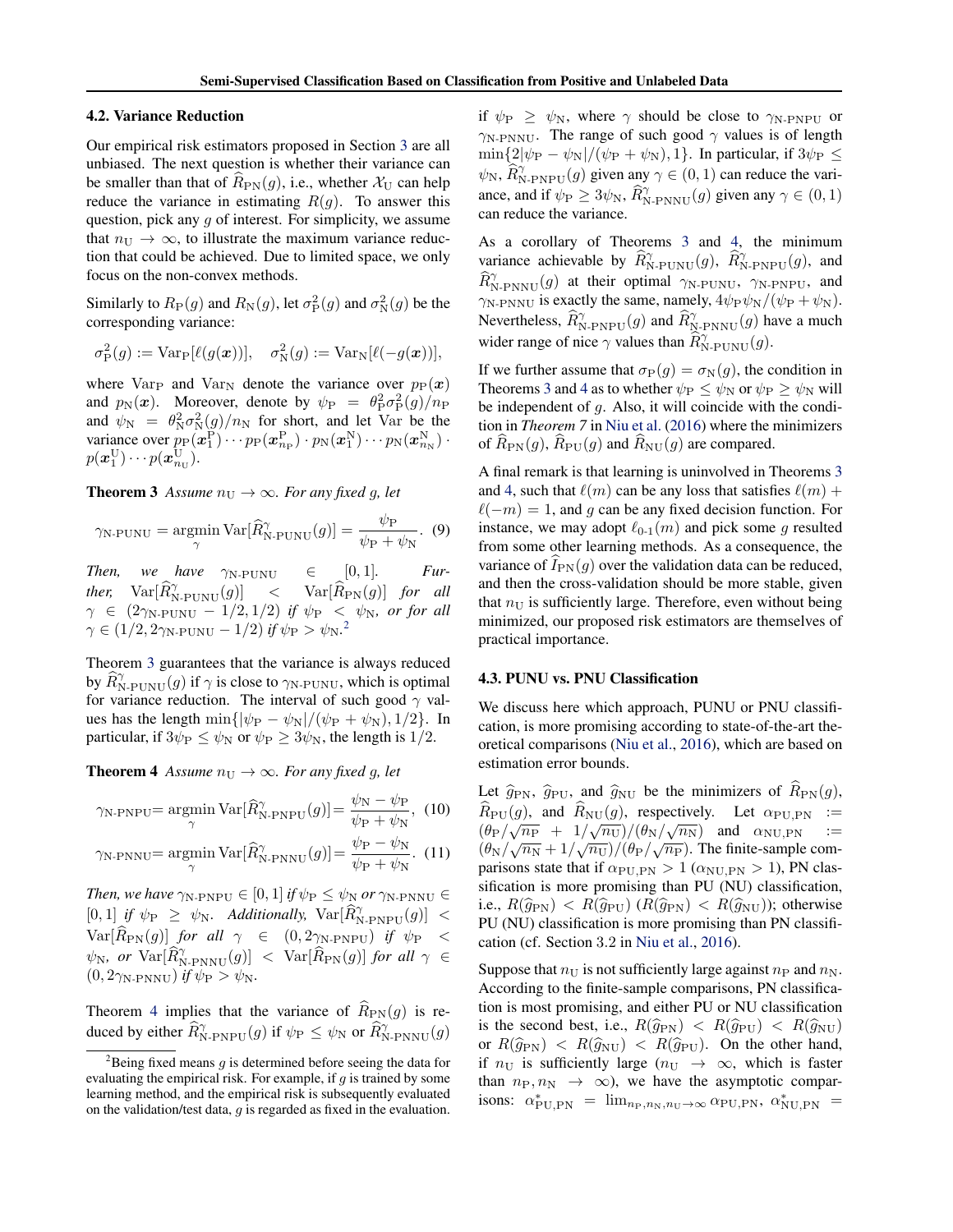<span id="page-5-0"></span> $\lim_{n_P, n_N, n_U \to \infty} \alpha_{\text{NU,PN}}$ , and  $\alpha_{\text{PU,PN}}^* \cdot \alpha_{\text{NU,PN}}^* = 1$ . From the last equation, if  $\alpha^*_{\rm PU, PN} < 1$ , then  $\alpha^*_{\rm NU, PN} > 1$ , implying that PU (PN) classification is more promising than PN (NU) classification, i.e.,  $R(\hat{g}_{PU}) < R(\hat{g}_{PN}) < R(\hat{g}_{NU})$ . Similarly, when  $\alpha_{\text{PU,PN}}^* > 1$  and  $\alpha_{\text{NU,PN}}^* < 1$ ,  $R(\hat{g}_{\text{NU}}) < R(\hat{g}_{\text{NU}}) \leq R(\hat{g}_{\text{NU}})$  (of Section 3.3 in Niu et al. 2016)  $R(\hat{g}_{\rm PN}) < R(\hat{g}_{\rm PU})$  (cf. Section 3.3 in [Niu et al.,](#page-8-0) [2016\)](#page-8-0).

In real-world applications, since we do not know whether the number of unlabeled samples is sufficiently large or not, a practical approach is to combine the best methods in both the finite-sample and asymptotic cases. PNU classification is the combination of the best methods in both cases, but PUNU classification is not. In addition, PUNU classification includes the worst one in its combination in both cases. From this viewpoint, PNU classification would be more promising than PUNU classification, as demonstrated in the experiments shown in the next section.

# 5. Experiments

In this section, we first numerically analyze the proposed approach and then compare the proposed semi-supervised classification methods against existing methods. All experiments were carried out using a PC equipped with two 2.60GHz Intel® Xeon® E5-2640 v3 CPUs.

# 5.1. Experimental Analyses

Here, we numerically analyze the behavior of our proposed approach. Due to limited space, we show results on two out of six data sets and move the rest to Appendix [C.](#page-14-0)

Common Setup: As a classifier, we use the Gaussian kernel model:  $g(x) = \sum_{i=1}^{n} w_i \exp(-||x - x_i||^2 / (2\sigma^2)),$ where  $n = n_P + n_N$ ,  $\{w_i\}_{i=1}^n$  are the parameters,  ${x_i}_{i=1}^n = \mathcal{X}_{P} \cup \mathcal{X}_{N}$ , and  $\sigma > 0$  is the Gaussian bandwidth. The bandwidth candidates are  $\{1/8, 1/4, 1/2, 1, 3/2, 2\} \times$ median( $\|\boldsymbol{x}_i - \boldsymbol{x}_j\|_{i,j=1}^n$ ). The classifier trained by minimizing the empirical PN risk is denoted by  $\hat{g}_{\text{PN}}$ . The number of labeled samples for training is 20, where the classprior was 0.5. In all experiments, we used the squared loss for training. We note that the class-prior of test data was the same as that of unlabeled data.

Variance Reduction in Practice: Here, we numerically investigate how many unlabeled samples are sufficient in practice such that the variance of the empirical PNU risk is smaller than that of the PN risk:  $Var[\hat{R}_{\text{PNU}}^{\eta}(g)] <$  $Var[R_{PN}(g)]$  given a fixed classifier g.

As the fixed classifier, we used the classifier  $\hat{g}_{\text{PN}}$ , where the hyperparameters were determined by five-fold crossvalidation. To compute the variance of the empirical PN and PNU risks,  $Var[\widehat{R}_{PN}(\widehat{g}_{PN})]$  and  $Var[\widehat{R}_{PNU}^{\eta}(\widehat{g}_{PN})]$ , we repeatedly drew additional  $n_{\rm P}^{\rm V} = 10$  positive,  $n_{\rm N}^{\rm V} = 10$ 



Figure 1. Average and standard error of the ratio between the variance of empirical PNU risk and that of PN risk,  $\text{Var}[\hat{R}_{\text{PNU}}^n(\hat{g}_{\text{PN}})]/\text{Var}[\hat{R}_{\text{PN}}(\hat{g}_{\text{PN}})]$ , as a function of the number<br>of unlabeled camples over 100 trials. Although the vertices reof unlabeled samples over 100 trials. Although the variance reduction is proved for an infinite number of samples, it can be observed with a finite number of samples.

negative, and  $n_{\text{U}}^{\text{V}}$  unlabeled samples from the rest of the data set. The additional samples were also used for approximating  $\hat{\sigma}_P(\hat{q}_{PN})$  and  $\hat{\sigma}_N(\hat{q}_{PN})$  to compute  $\eta$ , i.e.,  $\gamma$  in Eqs.[\(10\)](#page-4-0) and [\(11\)](#page-4-0).

Figure 1 shows the ratio between the variance of the empirical PNU risk and that of the PN risk,  $\text{Var}[\hat{R}_{\text{PNU}}^{\eta}(\hat{g}_{\text{PN}})]/\text{Var}[\hat{R}_{\text{PN}}(\hat{g}_{\text{PN}})]$ . The number of unla-<br>heled samples for validation  $\pi^{V}$  increases from 10 to 200 beled samples for validation  $n_{\text{U}}^{\text{V}}$  increases from 10 to 300. We see that with a rather small number of unlabeled samples, the ratio becomes less than 1. That is, the variance of the empirical PNU risk becomes smaller than that of the PN risk. This implies that although the variance reduction is proved for an infinite number of unlabeled samples, it can be observed under a finite number of samples in practice.

Compared to when  $\theta_P = 0.3$  and 0.7, the effect of variance reduction is small when  $\theta_P = 0.5$ . This is because if we assume  $\sigma_P(g) \approx \sigma_N(g)$ , when  $n_P \approx n_N$  and  $\theta_P = 0.5$ , we have  $\gamma_{\text{N-PNPU}} \approx \gamma_{\text{N-PNNU}} \approx 0$  (because  $\psi_{\text{P}} \approx \psi_{\text{N}}$ . See Theorem [4\)](#page-4-0). That is, the PNU risk is dominated by the PN risk, implying that  $\text{Var}[\widehat{R}_{\text{PNU}}^{\eta}(g)] \approx \text{Var}[\widehat{R}_{\text{PN}}(g)].$ Note that the class-prior is not the only factor for variance reduction; for example, if  $\theta_P = 0.5$ ,  $n_P \gg n_N$ , and  $\sigma_P(g) \approx \sigma_N(g)$ , then  $\gamma_{N-PNPU} \not\approx 0$  (because  $\psi_P \ll \psi_N$ ) and the variance reduction will be large.

PNU Risk in Validation: As discussed in Section [4,](#page-3-0) the empirical PNU risk will be a reliable validation score due to its having smaller variance than the empirical PN risk. We show here that the empirical PNU risk is a promising alternative to a validation score.

To focus on the effect of validation scores only, we trained two classifiers by using the same risk, e.g, the empirical PN risk. We then tune the classifiers with the empirical PN and PNU risks denoted by  $\hat{g}_{PN}^{PN}$  and  $\hat{g}_{PN}^{PN}$ , respectively.<br>The number of validation samples was the same as in the The number of validation samples was the same as in the previous experiment.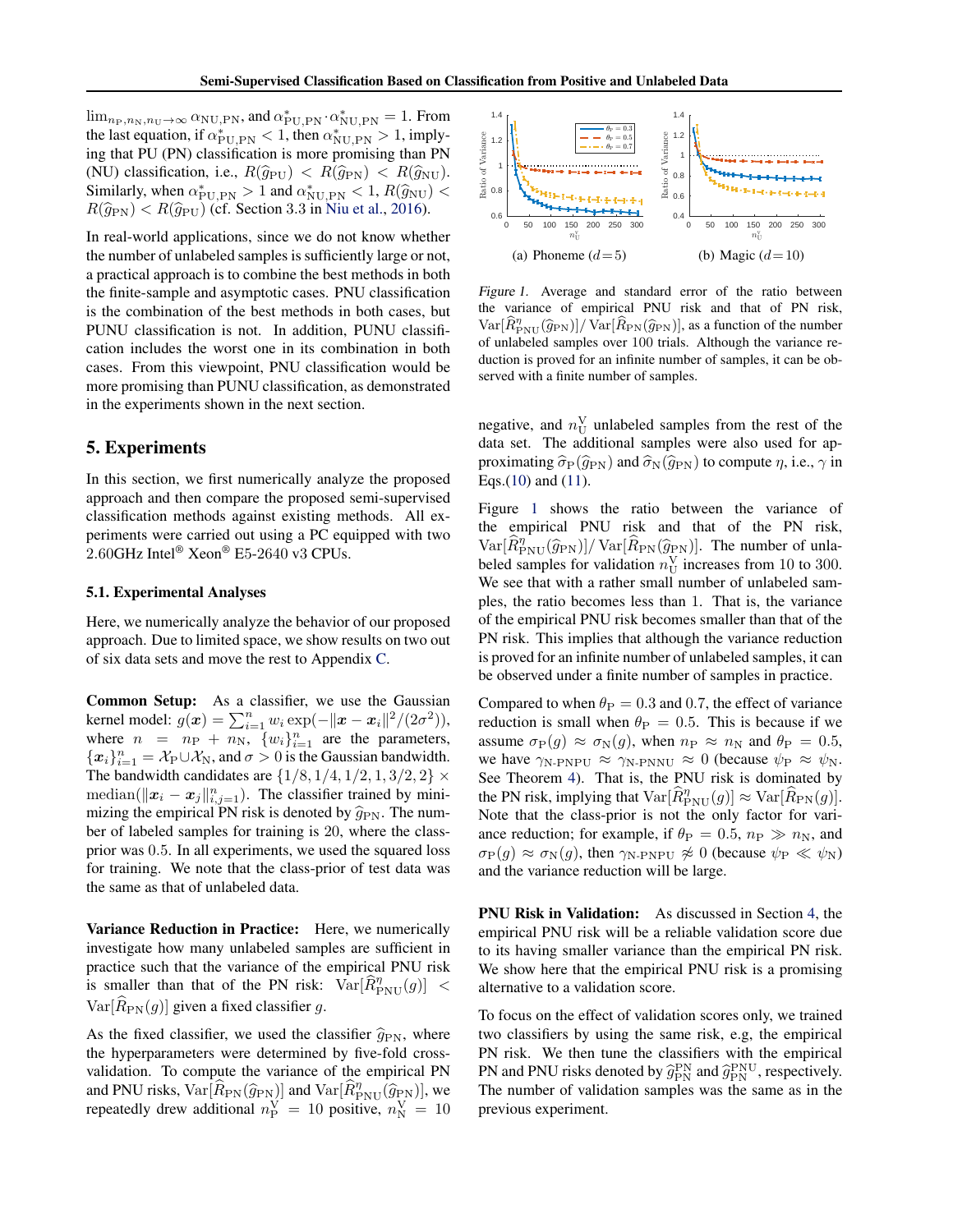<span id="page-6-0"></span>

Figure 2. Average and standard error of the ratio between the misclassification rates of  $\hat{g}_{PN}^{PNU}$  and  $\hat{g}_{PN}^{PN}$  as a function of unlabeled<br>complex over 1000 trials. In many agent, the ratio becomes less samples over 1000 trials. In many cases, the ratio becomes less than 1, implying that the PNU risk is a promising alternative to the standard PN risk in validation if unlabeled data are available.



Figure 3. Average computation time over 50 trials for benchmark data sets when  $n_{\rm L} = 50$ .

Figure 2 shows the ratio between the misclassification rate of  $\hat{g}_{\text{PN}}^{\text{PNU}}$  and that of  $\hat{g}_{\text{PN}}^{\text{PN}}$ . The number of unlabeled samples for validation increases from 10 to 300. With a rather ples for validation increases from 10 to 300. With a rather small number of unlabeled samples, the ratio becomes less than 1, i.e.,  $\hat{g}_{PN}^{PNU}$  achieves better performance than  $\hat{g}_{PN}^{PNU}$ <br>In particular when  $\theta_{\rm D} = 0.3$  and  $0.7$   $\hat{g}_{NNU}^{PNU}$  improved sub In particular, when  $\theta_P = 0.3$  and 0.7,  $\hat{g}_{PN}^{PNU}$  improved sub-<br>stantially: the large improvement tends to give the large stantially; the large improvement tends to give the large variance reduction (cf. Figure [1\)](#page-5-0). This result shows that the use of the empirical PNU risk for validation improved the classification performance given a relatively large size of unlabeled data.

## 5.2. Comparison with Existing Methods

Next, we numerically compare the proposed methods against existing semi-supervised classification methods.

Common Setup: We compare our methods against five conventional semi-supervised classification methods: *entropy regularization* (ER) [\(Grandvalet & Bengio,](#page-8-0) [2004\)](#page-8-0), the *Laplacian support vector machine* (LapSVM) [\(Belkin](#page-8-0) [et al.,](#page-8-0) [2006;](#page-8-0) [Melacci & Belkin,](#page-8-0) [2011\)](#page-8-0), *squared-loss mutual information regularization* (SMIR) [\(Niu et al.,](#page-8-0) [2013\)](#page-8-0), the *weakly labeled support vector machine* (WellSVM) [\(Li](#page-8-0) [et al.,](#page-8-0) [2013\)](#page-8-0), and the *safe semi-supervised support vector machine* (S4VM) [\(Li & Zhou,](#page-8-0) [2015\)](#page-8-0).

Among the proposed methods, PNU classification and

Table 1. Average and standard error of the misclassification rates of each method over 50 trials for benchmark data sets. Boldface numbers denote the best and comparable methods in terms of average misclassifications rate according to a t-test at a significance level of 5%. The bottom row gives the number of best/comparable cases of each method.

| PNU<br><b>PUNU</b><br>ER<br>LapSVM<br><b>SMIR</b><br>WellSVM<br>S4VM<br>Data set<br>$n_{\rm L}$<br>35.8 (1.0) 36.9 (1.0) 37.7 (1.1)<br>Banana<br>$10$ 30.1 $(1.0)$ 32.1 $(1.1)$<br>41.8(0.6)<br>45.3(1.0)<br>$d=2$<br>$20.6(0.7)$ $21.3(0.7)$ $21.1(1.0)$<br>$50\,19.0\,(0.6)\,26.4\,(1.2)$<br>42.6(0.5)<br>38.7(0.9)<br>Phoneme<br>$36.5(1.5)$ $36.4(1.2)$ $28.4(0.6)$<br>10<br>32.5(0.8)<br>33.5(1.0)<br>33.4(1.2)<br>33.7(1.4)<br>$d=5$<br>50<br>28.1(0.5)<br>32.8(0.9)<br>27.8(0.6)<br>$27.0(0.8)$ $28.6(1.0)$ $26.8(0.4)$ $25.1(0.2)$<br>$37.9(1.3)$ $36.0(1.2)$ $30.1(0.8)$<br>Magic<br>1031.7(0.8)<br>34.1(0.9)<br>34.2(1.1)<br>33.3 (0.9)<br>$d=10\,$<br>$30.9(0.5)$ $31.0(0.9)$ $30.8(0.9)$ $28.8(0.8)$ $29.2(0.4)$<br>5029.9(0.8)<br>33.4(0.9)<br>$10\ 29.8\ (0.9)\ 31.7\ (0.8)\ 33.7\ (1.1)\ 36.6\ (1.2)\ 36.7\ (1.2)$<br>34.7(1.1)<br>35.9(1.0)<br>Image<br>$d=18$<br>$50\ 20.7\ (0.8)\ 26.6\ (1.1)\ 20.8\ (0.8)\ 20.3\ (1.0)\ 20.9\ (0.9)$<br>27.2(1.0)<br>23.2(0.7)<br>$10\,44.6\,(0.6)\,45.0\,(0.6)\,47.7\,(0.4)\,48.2\,(0.4)\,45.1\,(0.7)$<br>48.0(0.3)<br>Susy<br>46.8(0.3)<br>$d=18$<br>50 38.9 (0.6) 41.5 (0.6) 37.9 (0.7) 43.1 (0.6) 43.9 (0.8)<br>43.8(0.7)<br>42.1(0.4)<br>$10\ 40.8\ (0.9)\ 42.4\ (0.7)\ 43.6\ (0.9)\ 45.9\ (0.7)\ 46.2\ (0.8)\ 42.4\ (0.8)\ 42.0\ (0.7)$<br>German<br>$d=20$<br>$50\,36.2\,(0.8)\,39.0\,(0.8)\,38.9\,(0.6)\,40.6\,(0.6)\,38.4\,(1.1)$<br>$38.5(1.0)$ 34.9 (0.5)<br>Waveform<br>$10\,17.4\,(0.6)\,18.0\,(0.9)\,18.5\,(0.6)\,24.9\,(1.4)\,18.0\,(1.0)\,16.7\,(0.6)$<br>20.8(0.8)<br>$d=21$<br>50<br>$16.3(0.6)$ $23.7(1.2)$ <b>14.2</b> (0.4) 18.1 (0.8) <b>15.4</b> (0.6)<br>15.5(0.5)<br>15.3(0.3)<br>$43.6(0.6)$ $40.3(1.0)$ $49.7(0.1)$ $49.2(0.3)$ $44.0(1.0)$<br>ijcnn1<br>45.9(0.7)<br>49.3(0.8)<br>10<br>$d=22$<br>$50$ 34.5 (0.8) 37.1 (0.9) 35.5 (0.8) 33.4 (1.1) 49.4 (0.3)<br>46.2(0.8)<br>48.6(0.4)<br>g50c<br>11.4(0.6)<br>12.5(0.6)<br>$23.3(2.3)$ 39.8 (1.6) 21.9 (1.3)<br>6.6(0.4)<br>27.0(1.4)<br>10<br>$d=50$<br>50<br>$8.7(0.4)$ $22.5(1.5)$ $10.6(0.6)$<br>7.4(0.4)<br>12.5(1.1)<br>10.1(0.6)<br>12.1(0.5)<br>$10\,46.2\,(0.4)\,46.0\,(0.4)\,46.0\,(0.5)\,47.1\,(0.5)\,47.9\,(0.5)\,46.9\,(0.6)\,46.4\,(0.4)$<br>covtype<br>$d=54$<br>$50\ 41.3\ (0.5)\ 42.3\ (0.5)\ 41.0\ (0.4)\ 41.5\ (0.5)\ 46.2\ (0.8)\ 43.6\ (0.6)\ 40.8\ (0.4)$<br>28.1 (1.1) 31.8 (1.4) 39.7 (1.4) 30.9 (1.3) 23.8 (0.8)<br>Spambase<br>27.2 (0.9)<br>36.1(1.5)<br>10<br>$d=57$<br>$26.6(1.0)$ $22.1(0.7)$ $28.5(1.3)$ $20.9(0.5)$ <b>19.1</b> $(0.4)$<br>$50\quad23.4\,(1.0)$<br>24.5(0.9)<br>$10$ 38.3 (0.8) 39.3 (0.8) 43.9 (0.8) 47.9 (0.5) 41.6 (0.7)<br>42.0(1.0)<br>Splice<br>42.4(0.6)<br>$d=60$<br>50 30.6 (0.8) 34.7 (0.9) 30.9 (0.8) 38.8 (1.0) 30.6 (0.9)<br>40.9(0.8)<br>35.9(0.7)<br>$10\ 24.2\ (1.2)\ 25.8\ (1.0)\ 27.3\ (1.6)\ 37.2\ (1.6)\ 27.6\ (1.6)$<br>27.5(1.4)<br>phishing<br>31.7(1.3)<br>$d=68$<br>$50\,15.8\,(0.6)\,18.3\,(0.8)\,15.4\,(0.5)\,21.1\,(1.3)\,14.7\,(0.8)$<br>17.2(0.7)<br>16.7(0.8)<br>a9a<br>$10$ 31.4 (0.9) 31.3 (1.0) 34.3 (1.2) 41.0 (1.1) 37.3 (1.3) 33.1 (1.2)<br>34.3(1.2)<br>50 27.9 (0.6) 29.9 (0.8) 28.6 (0.7) 33.3 (1.0) 26.9 (0.7) 28.9 (0.8) 26.2 (0.4)<br>$d = 83$<br>Coil2<br>$10$ 38.7 (0.8) 40.1 (0.8) 42.8 (0.7) 43.9 (0.8) 43.2 (0.8) 39.1 (0.9)<br>44.0(0.8)<br>$50\,23.2\,(0.6)\,30.5\,(0.9)\,23.6\,(0.9)\,22.8\,(0.9)\,25.1\,(0.9)\,22.6\,(0.8)$ |           |  |  |  |           |
|------------------------------------------------------------------------------------------------------------------------------------------------------------------------------------------------------------------------------------------------------------------------------------------------------------------------------------------------------------------------------------------------------------------------------------------------------------------------------------------------------------------------------------------------------------------------------------------------------------------------------------------------------------------------------------------------------------------------------------------------------------------------------------------------------------------------------------------------------------------------------------------------------------------------------------------------------------------------------------------------------------------------------------------------------------------------------------------------------------------------------------------------------------------------------------------------------------------------------------------------------------------------------------------------------------------------------------------------------------------------------------------------------------------------------------------------------------------------------------------------------------------------------------------------------------------------------------------------------------------------------------------------------------------------------------------------------------------------------------------------------------------------------------------------------------------------------------------------------------------------------------------------------------------------------------------------------------------------------------------------------------------------------------------------------------------------------------------------------------------------------------------------------------------------------------------------------------------------------------------------------------------------------------------------------------------------------------------------------------------------------------------------------------------------------------------------------------------------------------------------------------------------------------------------------------------------------------------------------------------------------------------------------------------------------------------------------------------------------------------------------------------------------------------------------------------------------------------------------------------------------------------------------------------------------------------------------------------------------------------------------------------------------------------------------------------------------------------------------------------------------------------------------------------------------------------------------------------------------------------------------------------------------------------------------------------------------------------------------------------|-----------|--|--|--|-----------|
|                                                                                                                                                                                                                                                                                                                                                                                                                                                                                                                                                                                                                                                                                                                                                                                                                                                                                                                                                                                                                                                                                                                                                                                                                                                                                                                                                                                                                                                                                                                                                                                                                                                                                                                                                                                                                                                                                                                                                                                                                                                                                                                                                                                                                                                                                                                                                                                                                                                                                                                                                                                                                                                                                                                                                                                                                                                                                                                                                                                                                                                                                                                                                                                                                                                                                                                                                                  |           |  |  |  |           |
|                                                                                                                                                                                                                                                                                                                                                                                                                                                                                                                                                                                                                                                                                                                                                                                                                                                                                                                                                                                                                                                                                                                                                                                                                                                                                                                                                                                                                                                                                                                                                                                                                                                                                                                                                                                                                                                                                                                                                                                                                                                                                                                                                                                                                                                                                                                                                                                                                                                                                                                                                                                                                                                                                                                                                                                                                                                                                                                                                                                                                                                                                                                                                                                                                                                                                                                                                                  |           |  |  |  |           |
|                                                                                                                                                                                                                                                                                                                                                                                                                                                                                                                                                                                                                                                                                                                                                                                                                                                                                                                                                                                                                                                                                                                                                                                                                                                                                                                                                                                                                                                                                                                                                                                                                                                                                                                                                                                                                                                                                                                                                                                                                                                                                                                                                                                                                                                                                                                                                                                                                                                                                                                                                                                                                                                                                                                                                                                                                                                                                                                                                                                                                                                                                                                                                                                                                                                                                                                                                                  |           |  |  |  |           |
|                                                                                                                                                                                                                                                                                                                                                                                                                                                                                                                                                                                                                                                                                                                                                                                                                                                                                                                                                                                                                                                                                                                                                                                                                                                                                                                                                                                                                                                                                                                                                                                                                                                                                                                                                                                                                                                                                                                                                                                                                                                                                                                                                                                                                                                                                                                                                                                                                                                                                                                                                                                                                                                                                                                                                                                                                                                                                                                                                                                                                                                                                                                                                                                                                                                                                                                                                                  |           |  |  |  |           |
|                                                                                                                                                                                                                                                                                                                                                                                                                                                                                                                                                                                                                                                                                                                                                                                                                                                                                                                                                                                                                                                                                                                                                                                                                                                                                                                                                                                                                                                                                                                                                                                                                                                                                                                                                                                                                                                                                                                                                                                                                                                                                                                                                                                                                                                                                                                                                                                                                                                                                                                                                                                                                                                                                                                                                                                                                                                                                                                                                                                                                                                                                                                                                                                                                                                                                                                                                                  |           |  |  |  |           |
|                                                                                                                                                                                                                                                                                                                                                                                                                                                                                                                                                                                                                                                                                                                                                                                                                                                                                                                                                                                                                                                                                                                                                                                                                                                                                                                                                                                                                                                                                                                                                                                                                                                                                                                                                                                                                                                                                                                                                                                                                                                                                                                                                                                                                                                                                                                                                                                                                                                                                                                                                                                                                                                                                                                                                                                                                                                                                                                                                                                                                                                                                                                                                                                                                                                                                                                                                                  |           |  |  |  |           |
|                                                                                                                                                                                                                                                                                                                                                                                                                                                                                                                                                                                                                                                                                                                                                                                                                                                                                                                                                                                                                                                                                                                                                                                                                                                                                                                                                                                                                                                                                                                                                                                                                                                                                                                                                                                                                                                                                                                                                                                                                                                                                                                                                                                                                                                                                                                                                                                                                                                                                                                                                                                                                                                                                                                                                                                                                                                                                                                                                                                                                                                                                                                                                                                                                                                                                                                                                                  |           |  |  |  |           |
|                                                                                                                                                                                                                                                                                                                                                                                                                                                                                                                                                                                                                                                                                                                                                                                                                                                                                                                                                                                                                                                                                                                                                                                                                                                                                                                                                                                                                                                                                                                                                                                                                                                                                                                                                                                                                                                                                                                                                                                                                                                                                                                                                                                                                                                                                                                                                                                                                                                                                                                                                                                                                                                                                                                                                                                                                                                                                                                                                                                                                                                                                                                                                                                                                                                                                                                                                                  |           |  |  |  |           |
|                                                                                                                                                                                                                                                                                                                                                                                                                                                                                                                                                                                                                                                                                                                                                                                                                                                                                                                                                                                                                                                                                                                                                                                                                                                                                                                                                                                                                                                                                                                                                                                                                                                                                                                                                                                                                                                                                                                                                                                                                                                                                                                                                                                                                                                                                                                                                                                                                                                                                                                                                                                                                                                                                                                                                                                                                                                                                                                                                                                                                                                                                                                                                                                                                                                                                                                                                                  |           |  |  |  |           |
|                                                                                                                                                                                                                                                                                                                                                                                                                                                                                                                                                                                                                                                                                                                                                                                                                                                                                                                                                                                                                                                                                                                                                                                                                                                                                                                                                                                                                                                                                                                                                                                                                                                                                                                                                                                                                                                                                                                                                                                                                                                                                                                                                                                                                                                                                                                                                                                                                                                                                                                                                                                                                                                                                                                                                                                                                                                                                                                                                                                                                                                                                                                                                                                                                                                                                                                                                                  |           |  |  |  |           |
|                                                                                                                                                                                                                                                                                                                                                                                                                                                                                                                                                                                                                                                                                                                                                                                                                                                                                                                                                                                                                                                                                                                                                                                                                                                                                                                                                                                                                                                                                                                                                                                                                                                                                                                                                                                                                                                                                                                                                                                                                                                                                                                                                                                                                                                                                                                                                                                                                                                                                                                                                                                                                                                                                                                                                                                                                                                                                                                                                                                                                                                                                                                                                                                                                                                                                                                                                                  |           |  |  |  |           |
|                                                                                                                                                                                                                                                                                                                                                                                                                                                                                                                                                                                                                                                                                                                                                                                                                                                                                                                                                                                                                                                                                                                                                                                                                                                                                                                                                                                                                                                                                                                                                                                                                                                                                                                                                                                                                                                                                                                                                                                                                                                                                                                                                                                                                                                                                                                                                                                                                                                                                                                                                                                                                                                                                                                                                                                                                                                                                                                                                                                                                                                                                                                                                                                                                                                                                                                                                                  |           |  |  |  |           |
|                                                                                                                                                                                                                                                                                                                                                                                                                                                                                                                                                                                                                                                                                                                                                                                                                                                                                                                                                                                                                                                                                                                                                                                                                                                                                                                                                                                                                                                                                                                                                                                                                                                                                                                                                                                                                                                                                                                                                                                                                                                                                                                                                                                                                                                                                                                                                                                                                                                                                                                                                                                                                                                                                                                                                                                                                                                                                                                                                                                                                                                                                                                                                                                                                                                                                                                                                                  |           |  |  |  |           |
|                                                                                                                                                                                                                                                                                                                                                                                                                                                                                                                                                                                                                                                                                                                                                                                                                                                                                                                                                                                                                                                                                                                                                                                                                                                                                                                                                                                                                                                                                                                                                                                                                                                                                                                                                                                                                                                                                                                                                                                                                                                                                                                                                                                                                                                                                                                                                                                                                                                                                                                                                                                                                                                                                                                                                                                                                                                                                                                                                                                                                                                                                                                                                                                                                                                                                                                                                                  |           |  |  |  |           |
|                                                                                                                                                                                                                                                                                                                                                                                                                                                                                                                                                                                                                                                                                                                                                                                                                                                                                                                                                                                                                                                                                                                                                                                                                                                                                                                                                                                                                                                                                                                                                                                                                                                                                                                                                                                                                                                                                                                                                                                                                                                                                                                                                                                                                                                                                                                                                                                                                                                                                                                                                                                                                                                                                                                                                                                                                                                                                                                                                                                                                                                                                                                                                                                                                                                                                                                                                                  |           |  |  |  |           |
|                                                                                                                                                                                                                                                                                                                                                                                                                                                                                                                                                                                                                                                                                                                                                                                                                                                                                                                                                                                                                                                                                                                                                                                                                                                                                                                                                                                                                                                                                                                                                                                                                                                                                                                                                                                                                                                                                                                                                                                                                                                                                                                                                                                                                                                                                                                                                                                                                                                                                                                                                                                                                                                                                                                                                                                                                                                                                                                                                                                                                                                                                                                                                                                                                                                                                                                                                                  |           |  |  |  |           |
|                                                                                                                                                                                                                                                                                                                                                                                                                                                                                                                                                                                                                                                                                                                                                                                                                                                                                                                                                                                                                                                                                                                                                                                                                                                                                                                                                                                                                                                                                                                                                                                                                                                                                                                                                                                                                                                                                                                                                                                                                                                                                                                                                                                                                                                                                                                                                                                                                                                                                                                                                                                                                                                                                                                                                                                                                                                                                                                                                                                                                                                                                                                                                                                                                                                                                                                                                                  |           |  |  |  |           |
|                                                                                                                                                                                                                                                                                                                                                                                                                                                                                                                                                                                                                                                                                                                                                                                                                                                                                                                                                                                                                                                                                                                                                                                                                                                                                                                                                                                                                                                                                                                                                                                                                                                                                                                                                                                                                                                                                                                                                                                                                                                                                                                                                                                                                                                                                                                                                                                                                                                                                                                                                                                                                                                                                                                                                                                                                                                                                                                                                                                                                                                                                                                                                                                                                                                                                                                                                                  |           |  |  |  |           |
|                                                                                                                                                                                                                                                                                                                                                                                                                                                                                                                                                                                                                                                                                                                                                                                                                                                                                                                                                                                                                                                                                                                                                                                                                                                                                                                                                                                                                                                                                                                                                                                                                                                                                                                                                                                                                                                                                                                                                                                                                                                                                                                                                                                                                                                                                                                                                                                                                                                                                                                                                                                                                                                                                                                                                                                                                                                                                                                                                                                                                                                                                                                                                                                                                                                                                                                                                                  |           |  |  |  |           |
|                                                                                                                                                                                                                                                                                                                                                                                                                                                                                                                                                                                                                                                                                                                                                                                                                                                                                                                                                                                                                                                                                                                                                                                                                                                                                                                                                                                                                                                                                                                                                                                                                                                                                                                                                                                                                                                                                                                                                                                                                                                                                                                                                                                                                                                                                                                                                                                                                                                                                                                                                                                                                                                                                                                                                                                                                                                                                                                                                                                                                                                                                                                                                                                                                                                                                                                                                                  |           |  |  |  |           |
|                                                                                                                                                                                                                                                                                                                                                                                                                                                                                                                                                                                                                                                                                                                                                                                                                                                                                                                                                                                                                                                                                                                                                                                                                                                                                                                                                                                                                                                                                                                                                                                                                                                                                                                                                                                                                                                                                                                                                                                                                                                                                                                                                                                                                                                                                                                                                                                                                                                                                                                                                                                                                                                                                                                                                                                                                                                                                                                                                                                                                                                                                                                                                                                                                                                                                                                                                                  |           |  |  |  |           |
|                                                                                                                                                                                                                                                                                                                                                                                                                                                                                                                                                                                                                                                                                                                                                                                                                                                                                                                                                                                                                                                                                                                                                                                                                                                                                                                                                                                                                                                                                                                                                                                                                                                                                                                                                                                                                                                                                                                                                                                                                                                                                                                                                                                                                                                                                                                                                                                                                                                                                                                                                                                                                                                                                                                                                                                                                                                                                                                                                                                                                                                                                                                                                                                                                                                                                                                                                                  |           |  |  |  |           |
|                                                                                                                                                                                                                                                                                                                                                                                                                                                                                                                                                                                                                                                                                                                                                                                                                                                                                                                                                                                                                                                                                                                                                                                                                                                                                                                                                                                                                                                                                                                                                                                                                                                                                                                                                                                                                                                                                                                                                                                                                                                                                                                                                                                                                                                                                                                                                                                                                                                                                                                                                                                                                                                                                                                                                                                                                                                                                                                                                                                                                                                                                                                                                                                                                                                                                                                                                                  |           |  |  |  |           |
|                                                                                                                                                                                                                                                                                                                                                                                                                                                                                                                                                                                                                                                                                                                                                                                                                                                                                                                                                                                                                                                                                                                                                                                                                                                                                                                                                                                                                                                                                                                                                                                                                                                                                                                                                                                                                                                                                                                                                                                                                                                                                                                                                                                                                                                                                                                                                                                                                                                                                                                                                                                                                                                                                                                                                                                                                                                                                                                                                                                                                                                                                                                                                                                                                                                                                                                                                                  |           |  |  |  |           |
|                                                                                                                                                                                                                                                                                                                                                                                                                                                                                                                                                                                                                                                                                                                                                                                                                                                                                                                                                                                                                                                                                                                                                                                                                                                                                                                                                                                                                                                                                                                                                                                                                                                                                                                                                                                                                                                                                                                                                                                                                                                                                                                                                                                                                                                                                                                                                                                                                                                                                                                                                                                                                                                                                                                                                                                                                                                                                                                                                                                                                                                                                                                                                                                                                                                                                                                                                                  |           |  |  |  |           |
|                                                                                                                                                                                                                                                                                                                                                                                                                                                                                                                                                                                                                                                                                                                                                                                                                                                                                                                                                                                                                                                                                                                                                                                                                                                                                                                                                                                                                                                                                                                                                                                                                                                                                                                                                                                                                                                                                                                                                                                                                                                                                                                                                                                                                                                                                                                                                                                                                                                                                                                                                                                                                                                                                                                                                                                                                                                                                                                                                                                                                                                                                                                                                                                                                                                                                                                                                                  |           |  |  |  |           |
|                                                                                                                                                                                                                                                                                                                                                                                                                                                                                                                                                                                                                                                                                                                                                                                                                                                                                                                                                                                                                                                                                                                                                                                                                                                                                                                                                                                                                                                                                                                                                                                                                                                                                                                                                                                                                                                                                                                                                                                                                                                                                                                                                                                                                                                                                                                                                                                                                                                                                                                                                                                                                                                                                                                                                                                                                                                                                                                                                                                                                                                                                                                                                                                                                                                                                                                                                                  |           |  |  |  |           |
|                                                                                                                                                                                                                                                                                                                                                                                                                                                                                                                                                                                                                                                                                                                                                                                                                                                                                                                                                                                                                                                                                                                                                                                                                                                                                                                                                                                                                                                                                                                                                                                                                                                                                                                                                                                                                                                                                                                                                                                                                                                                                                                                                                                                                                                                                                                                                                                                                                                                                                                                                                                                                                                                                                                                                                                                                                                                                                                                                                                                                                                                                                                                                                                                                                                                                                                                                                  |           |  |  |  |           |
|                                                                                                                                                                                                                                                                                                                                                                                                                                                                                                                                                                                                                                                                                                                                                                                                                                                                                                                                                                                                                                                                                                                                                                                                                                                                                                                                                                                                                                                                                                                                                                                                                                                                                                                                                                                                                                                                                                                                                                                                                                                                                                                                                                                                                                                                                                                                                                                                                                                                                                                                                                                                                                                                                                                                                                                                                                                                                                                                                                                                                                                                                                                                                                                                                                                                                                                                                                  |           |  |  |  |           |
|                                                                                                                                                                                                                                                                                                                                                                                                                                                                                                                                                                                                                                                                                                                                                                                                                                                                                                                                                                                                                                                                                                                                                                                                                                                                                                                                                                                                                                                                                                                                                                                                                                                                                                                                                                                                                                                                                                                                                                                                                                                                                                                                                                                                                                                                                                                                                                                                                                                                                                                                                                                                                                                                                                                                                                                                                                                                                                                                                                                                                                                                                                                                                                                                                                                                                                                                                                  |           |  |  |  |           |
|                                                                                                                                                                                                                                                                                                                                                                                                                                                                                                                                                                                                                                                                                                                                                                                                                                                                                                                                                                                                                                                                                                                                                                                                                                                                                                                                                                                                                                                                                                                                                                                                                                                                                                                                                                                                                                                                                                                                                                                                                                                                                                                                                                                                                                                                                                                                                                                                                                                                                                                                                                                                                                                                                                                                                                                                                                                                                                                                                                                                                                                                                                                                                                                                                                                                                                                                                                  | $d = 241$ |  |  |  | 25.4(0.8) |
| w8a<br>$10$ 35.9 (0.9) 33.6 (1.0) 41.6 (1.0) 46.6 (0.8) 39.4 (0.9)<br>42.1(0.8)<br>43.0(0.8)                                                                                                                                                                                                                                                                                                                                                                                                                                                                                                                                                                                                                                                                                                                                                                                                                                                                                                                                                                                                                                                                                                                                                                                                                                                                                                                                                                                                                                                                                                                                                                                                                                                                                                                                                                                                                                                                                                                                                                                                                                                                                                                                                                                                                                                                                                                                                                                                                                                                                                                                                                                                                                                                                                                                                                                                                                                                                                                                                                                                                                                                                                                                                                                                                                                                     |           |  |  |  |           |
| $d = 300$<br>$5028.1(0.7)27.6(0.6)27.0(0.9)38.7(0.8)28.0(0.9)$<br>33.7(0.8)<br>35.2(1.0)                                                                                                                                                                                                                                                                                                                                                                                                                                                                                                                                                                                                                                                                                                                                                                                                                                                                                                                                                                                                                                                                                                                                                                                                                                                                                                                                                                                                                                                                                                                                                                                                                                                                                                                                                                                                                                                                                                                                                                                                                                                                                                                                                                                                                                                                                                                                                                                                                                                                                                                                                                                                                                                                                                                                                                                                                                                                                                                                                                                                                                                                                                                                                                                                                                                                         |           |  |  |  |           |
| 23<br>$\overline{7}$<br>13<br>11<br>$\overline{4}$<br>$\boldsymbol{9}$<br>13<br>#Best/Comp.                                                                                                                                                                                                                                                                                                                                                                                                                                                                                                                                                                                                                                                                                                                                                                                                                                                                                                                                                                                                                                                                                                                                                                                                                                                                                                                                                                                                                                                                                                                                                                                                                                                                                                                                                                                                                                                                                                                                                                                                                                                                                                                                                                                                                                                                                                                                                                                                                                                                                                                                                                                                                                                                                                                                                                                                                                                                                                                                                                                                                                                                                                                                                                                                                                                                      |           |  |  |  |           |

PUNU classification with the squared loss were tested.<sup>3</sup>

Data Sets: We used sixteen benchmark data sets taken from the *UCI Machine Learning Repository* [\(Lichman,](#page-8-0) [2013\)](#page-8-0), the *Semi-Supervised Learning book* [\(Chapelle et al.,](#page-8-0) [2006\)](#page-8-0), the *LIBSVM* [\(Chang & Lin,](#page-8-0) [2011\)](#page-8-0), the *ELENA* Project,<sup>4</sup> and a paper by [Chapelle & Zien](#page-8-0) [\(2005\)](#page-8-0).<sup>5</sup> Each feature was scaled to  $[0, 1]$ . Similarly to the setting in Section [5.1,](#page-5-0) we used the Gaussian kernel model for all methods. The training data is  $\{x_i\}_{i=1}^n = \mathcal{X}_{\mathrm{P}} \cup \mathcal{X}_{\mathrm{N}} \cup \mathcal{X}_{\mathrm{U}}$ , where  $n = n<sub>P</sub> + n<sub>N</sub> + n<sub>U</sub>$ . We selected all hyper-parameters with validation samples of size 20 ( $n_P^V = n_N^V = 10$ ). For training, we drew  $n<sub>L</sub>$  labeled and  $n<sub>U</sub> = 300$  unlabeled samples. The class-prior of labeled data was set at 0.7 and that of unlabeled samples was set at  $\theta_P = 0.5$  that were assumed to be known. In practice, the class-prior,  $\theta_{\rm P}$ , can be estimated

<sup>3</sup> In preliminary experiments, we tested other loss functions such as the ramp and logistic losses and concluded that the difference in loss functions did not provide noticeable difference.

[https://www.elen.ucl.ac.be/neural-nets/](https://www.elen.ucl.ac.be/neural-nets/Research/Projects/ELENA/elena.htm) [Research/Projects/ELENA/elena.htm](https://www.elen.ucl.ac.be/neural-nets/Research/Projects/ELENA/elena.htm)

<sup>5</sup> <http://olivier.chapelle.cc/lds/>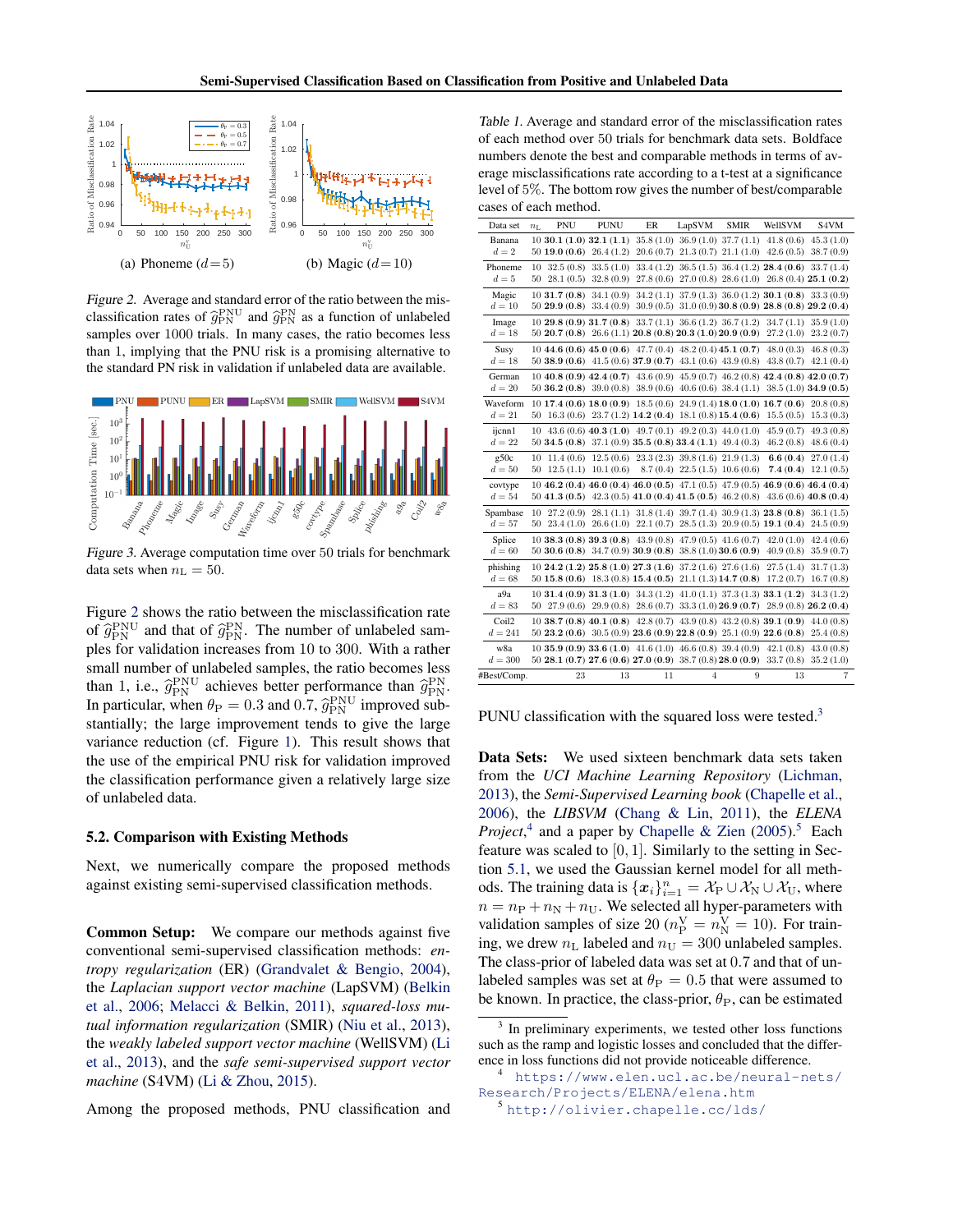<span id="page-7-0"></span>Table 2. Average and standard error of misclassification rates over 30 trials for the Places 205 data set. Boldface numbers denote the best and comparable methods in terms of the average misclassification rate according to a t-test at a significance level of 5%.

| Data set  | $n_{\rm H}$   | $\theta_{\rm P}$ | $\theta_{\rm D}$ | PNU | ER                                                                                                                                                                                              | LapSVM    | <b>SMIR</b>                     | WellSVM                             |
|-----------|---------------|------------------|------------------|-----|-------------------------------------------------------------------------------------------------------------------------------------------------------------------------------------------------|-----------|---------------------------------|-------------------------------------|
| Arts      | 1000          |                  |                  |     | $0.50$ $0.49$ (0.01) $27.4$ (1.3) $26.6$ (0.5) $26.1$ (0.7) $40.1$ (3.9) $27.5$ (0.5)<br>$0.50$ $0.50$ $(0.01)$ <b>24.8</b> $(0.6)$ <b>26.1</b> $(0.5)$ <b>26.1</b> $(0.4)$ <b>30.1</b> $(1.6)$ |           |                                 | N/A                                 |
|           | 5000<br>10000 |                  |                  |     | $0.50$ $0.52$ $(0.01)$ $25.6$ $(0.7)$ $25.4$ $(0.5)$ $25.5$ $(0.6)$                                                                                                                             |           | N/A                             | N/A                                 |
|           | 1000          |                  |                  |     | $0.73$ $0.67$ $(0.01)$ <b>13.0</b> $(0.5)$ 15.3 $(0.6)$                                                                                                                                         |           |                                 | $16.7(0.8)$ $17.2(0.8)$ $18.2(0.7)$ |
| Deserts   | 5000<br>10000 |                  |                  |     | $0.73$ $0.67$ $(0.01)$ $13.4$ $(0.4)$ $13.3$ $(0.5)$<br>$0.73$ $0.68$ $(0.01)$ $13.3$ $(0.5)$ $13.7$ $(0.6)$                                                                                    | 16.8(0.8) | $16.6(0.6)$ 24.4 $(0.6)$<br>N/A | N/A<br>N/A                          |
|           | 1000          |                  |                  |     | $0.65$ $0.57$ $(0.01)$ <b>22.4</b> $(1.0)$ $26.2$ $(1.0)$                                                                                                                                       |           |                                 | $26.6(1.3)$ $28.2(1.1)$ $26.6(0.8)$ |
| Fields    | 5000<br>10000 |                  |                  |     | $0.65$ $0.57$ $(0.01)$ <b>20.6</b> $(0.5)$ <b>22.6</b> $(0.6)$<br>$0.65$ $0.57$ $(0.01)$ $21.6$ $(0.6)$ $22.5$ $(0.6)$                                                                          | 25.0(0.9) | $24.7(0.8)$ 29.6 $(1.2)$<br>N/A | N/A<br>N/A                          |
|           | 1000          |                  |                  |     | $0.50$ $0.50$ $(0.01)$ $11.4$ $(0.4)$ $11.5$ $(0.5)$ $12.5$ $(0.5)$ $17.4$ $(3.6)$ $11.7$ $(0.4)$                                                                                               |           |                                 |                                     |
| Stadiums  | 5000<br>10000 |                  |                  |     | $0.50$ $0.50$ $(0.01)$ $11.0$ $(0.5)$ $10.9$ $(0.3)$ $11.1$ $(0.3)$ $13.4$ $(0.7)$<br>$0.50$ $0.51$ $(0.00)$ $10.7$ $(0.3)$ $10.9$ $(0.3)$ $11.2$ $(0.2)$                                       |           | N/A                             | N/A<br>N/A                          |
|           | 1000          |                  |                  |     | $0.27$ $0.33$ $(0.01)$ <b>21.8</b> $(0.5)$ $23.9$ $(0.6)$ $24.1$ $(0.5)$ $30.1$ $(2.3)$ $26.2$ $(0.8)$                                                                                          |           |                                 |                                     |
| Platforms | 5000<br>10000 |                  |                  |     | $0.27$ $0.34$ $(0.01)$ <b>23.3</b> $(0.8)$ <b>24.4</b> $(0.7)$ <b>24.9</b> $(0.7)$ <b>26.6</b> $(0.3)$<br>$0.27$ $0.34$ $(0.01)$ <b>21.4</b> $(0.5)$ $24.3$ $(0.6)$ $24.8$ $(0.5)$              |           | N/A                             | N/A<br>N/A                          |
|           | 1000          |                  |                  |     | $0.55$ $0.51$ $(0.01)$ $43.9$ $(0.7)$ $43.9$ $(0.6)$ $43.4$ $(0.6)$ $50.7$ $(1.6)$ $44.3$ $(0.5)$                                                                                               |           |                                 |                                     |
| Temples   | 5000<br>10000 |                  |                  |     | $0.55$ $0.54$ $(0.01)$ $43.4$ $(0.9)$ $43.0$ $(0.6)$ $43.1$ $(1.0)$ $43.6$ $(0.7)$<br>$0.55$ $0.50$ $(0.01)$ $45.2$ $(0.8)$ $44.4$ $(0.8)$ $44.2$ $(0.7)$                                       |           | N/A                             | N/A<br>N/A                          |

# by methods proposed, e.g., by [Blanchard et al.](#page-8-0) [\(2010\)](#page-8-0), [Ra](#page-8-0)[maswamy et al.](#page-8-0) [\(2016\)](#page-8-0), or [Kawakubo et al.](#page-8-0) [\(2016\)](#page-8-0).

Table [1](#page-6-0) lists the average and standard error of the misclassification rates over 50 trials and the number of best/comparable performances of each method in the bottom row. The superior performance of PNU classification over PUNU classification agrees well with the discussion in Section [4.3.](#page-4-0) With the g50c data set, which well satisfies the low-density separation principle, the WellSVM achieved the best performance. However, in the Banana data set, where the two classes are highly overlapped, the performance of WellSVM was worse than the other methods. In contrast, PNU classification achieved consistently better/comparable performance and its performance did not degenerate considerably across data sets. These results show that the idea of using PU classification in semisupervised classification is promising.

Figure [3](#page-6-0) plots the computation time, which shows that the fastest computation was achieved using the proposed methods with the square loss.

Image Classification: Finally, we used the *Places* 205 *data set* [\(Zhou et al.,](#page-9-0) [2014\)](#page-9-0), which contains 2.5 million images in 205 scene classes. We used a 4096-dimensional feature vector extracted from each image by *AlexNet* under the framework of *Caffe*, <sup>6</sup> which is available on the project web $site<sup>7</sup>$ . We chose two similar scenes to construct binary classification tasks (see the description of data sets in Appendix [B.3\)](#page-13-0). We drew 100 labeled and  $n_{\text{U}}$  unlabeled samples from each task; the class-prior of labeled and unlabeled data were respectively set at 0.5 and  $\theta_P = m_P/(m_P + m_N)$ , where  $m_P$  and  $m_N$  respectively denote the number of total samples in positive and negative scenes. We used a linear



Figure 4. Average computation time over 30 trials for the Places 205 data set when  $n_{\text{U}} = 10000$ .

classifier  $g(x) = \mathbf{w}^\top \mathbf{x} + w_0$ , where w is the weight vector and  $w_0$  is the offset (in the SMIR, the linear kernel model is used; see [Niu et al.](#page-8-0) [\(2013\)](#page-8-0) for details).

We selected hyper-parameters in PNU classification by applying five-fold cross-validation with respect to  $R_{\text{PNU}}^{\bar{\eta}}(g)$ with the zero-one loss, where  $\bar{\eta}$  was set at Eq.[\(10\)](#page-4-0) or Eq.[\(11\)](#page-4-0) with  $\sigma_P(g) = \sigma_N(g)$ . The class-prior  $p(y =$  $+1$ ) =  $\theta$ <sub>P</sub> was estimated using the method based on energy distance minimization [\(Kawakubo et al.,](#page-8-0) [2016\)](#page-8-0).

Table 2 lists the average and standard error of the misclassification rates over 30 trials, where methods taking more than 2 hours were omitted and indicated as *N/A*. The results show that PNU classification was most effective. The average computation times are shown in Figure 4, revealing again that PNU classification was the fastest method.

# 6. Conclusions

In this paper, we proposed a novel semi-supervised classification approach based on classification from positive and unlabeled data. Unlike most of the conventional methods, our approach does not require strong assumptions on the data distribution such as the cluster assumption. We theoretically analyzed the variance of risk estimators and showed that unlabeled data help reduce the variance without the conventional distributional assumptions. We also established generalization error bounds and showed that the confidence term decreases with respect to the number of positive, negative, and unlabeled samples without the conventional distributional assumptions in the optimal parametric order. We experimentally analyzed the behavior of the proposed methods and demonstrated that one of the proposed methods, termed PNU classification, was most effective in terms of both classification accuracy and computational efficiency. It was recently pointed out that PU classification can behave undesirably for very flexible models and a modified PU risk has been proposed [\(Kiryo et al.,](#page-8-0) [2017\)](#page-8-0). Our future work is to develop a semi-supervised classification method based on the modified PU classification.

<sup>6</sup> <http://caffe.berkeleyvision.org/>

<sup>7</sup><http://places.csail.mit.edu/>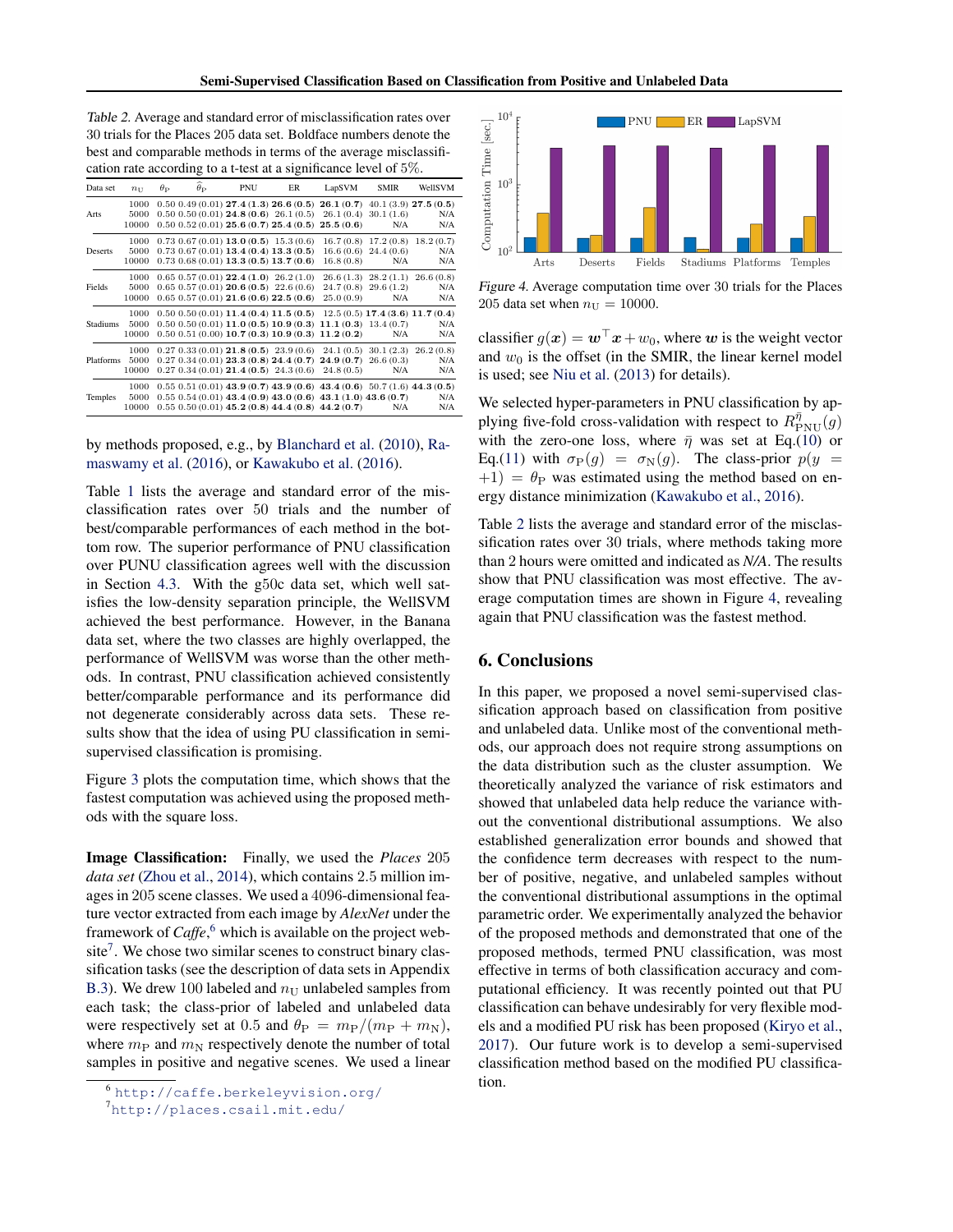# <span id="page-8-0"></span>Acknowledgements

TS was supported by JSPS KAKENHI 15J09111. GN was supported by the JST CREST program and Microsoft Research Asia. MCdP and MS were supported by the JST CREST program.

# References

- Belkin, M., Niyogi, P., and Sindhwani, V. Manifold regularization: A geometric framework for learning from labeled and unlabeled examples. *Journal of Machine Learning Research*, 7:2399–2434, 2006.
- Blanchard, G., Lee, G., and Scott, C. Semi-supervised novelty detection. *Journal of Machine Learning Research*, 11:2973–3009, 2010.
- Chang, C.-C. and Lin, C.-J. LIBSVM: A library for support vector machines. *ACM Transactions on Intelligent Systems and Technology*, 2:27:1–27:27, 2011. Software available at [http://www.csie.ntu.edu.](http://www.csie.ntu.edu.tw/~cjlin/libsvm) [tw/~cjlin/libsvm](http://www.csie.ntu.edu.tw/~cjlin/libsvm).
- Chapelle, O. and Zien, A. Semi-supervised classification by low density separation. In *AISTATS*, pp. 57–64, 2005.
- Chapelle, O., Schölkopf, B., and Zien, A. (eds.). *Semi-Supervised Learning*. MIT Press, 2006.
- Collobert, R., Sinz, F., Weston, J., and Bottou, L. Trading convexity for scalability. In *ICML*, pp. 201–208, 2006.
- Cozman, F. G., Cohen, I., and Cirelo, M. C. Semisupervised learning of mixture models. In *ICML*, pp. 99–106, 2003.
- du Plessis, M. C., Niu, G., and Sugiyama, M. Analysis of learning from positive and unlabeled data. In *NIPS*, pp. 703–711, 2014.
- du Plessis, M. C., Niu, G., and Sugiyama, M. Convex formulation for learning from positive and unlabeled data. In *ICML*, volume 37, pp. 1386–1394, 2015.
- Elkan, C. and Noto, K. Learning classifiers from only positive and unlabeled data. In *SIGKDD*, pp. 213–220, 2008.
- Grandvalet, Y. and Bengio, Y. Semi-supervised learning by entropy minimization. In *NIPS*, pp. 529–536, 2004.
- Jain, S., White, M., and Radivojac, P. Estimating the class prior and posterior from noisy positives and unlabeled data. In *NIPS*, 2016.
- Kawakubo, H., du Plessis, M. C., and Sugiyama, M. Computationally efficient class-prior estimation under class balance change using energy distance. *IEICE Transactions on Information and Systems*, E99-D(1):176–186, 2016.
- Kiryo, R., Niu, G., du Plessis, M. C., and Sugiyama, M. Positive-unlabeled learning with non-negative risk estimator. *arXiv preprint arXiv:1703.00593*, 2017.
- Krijthe, J. H. and Loog, M. Robust semi-supervised least squares classification by implicit constraints. *Pattern Recognition*, 63:115–126, 2017.
- Ledoux, M. and Talagrand, M. *Probability in Banach Spaces: Isoperimetry and Processes*. Springer, 1991.
- Li, Y.-F. and Zhou, Z.-H. Towards making unlabeled data never hurt. *IEEE Transactions on Pattern Analysis and Machine Intelligence*, 37(1):175–188, 2015.
- Li, Y.-F., Tsang, I. W., Kwok, J. T., and Zhou, Z.-H. Convex and scalable weakly labeled SVMs. *Journal of Machine Learning Research*, 14(1):2151–2188, 2013.
- Lichman, M. UCI machine learning repository, 2013. URL <http://archive.ics.uci.edu/ml>.
- Melacci, S. and Belkin, M. Laplacian support vector machines trained in the primal. *Journal of Machine Learning Research*, 12:1149–1184, 2011.
- Mendelson, S. Lower bounds for the empirical minimization algorithm. *IEEE Transactions on Information Theory*, 54(8):3797–3803, 2008.
- Mohri, M., Rostamizadeh, A., and Talwalkar, A. *Foundations of Machine Learning*. MIT Press, 2012.
- Niu, G., Jitkrittum, W., Dai, B., Hachiya, H., and Sugiyama, M. Squared-loss mutual information regularization: A novel information-theoretic approach to semisupervised learning. In *ICML*, volume 28, pp. 10–18, 2013.
- Niu, G., du Plessis, M. C., Sakai, T., Ma, Y., and Sugiyama, M. Theoretical comparisons of positive-unlabeled learning against positive-negative learning. In *NIPS*, 2016.
- Ramaswamy, H. G., Scott, C., and Tewari, A. Mixture proportion estimation via kernel embedding of distributions. In *ICML*, 2016.
- Sokolovska, N., Cappé, O., and Yvon, F. The asymptotics of semi-supervised learning in discriminative probabilistic models. In *ICML*, pp. 984–991, 2008.
- Vapnik, V. N. *Statistical Learning Theory*. John Wiley & Sons, 1998.
- Vapnik, V.N. *The Nature of Statistical Learning Theory*. Springer-Verlag, New York, NY, USA, 1995.
- Yuille, A. L. and Rangarajan, A. The concave-convex procedure (CCCP). In *NIPS*, pp. 1033–1040, 2002.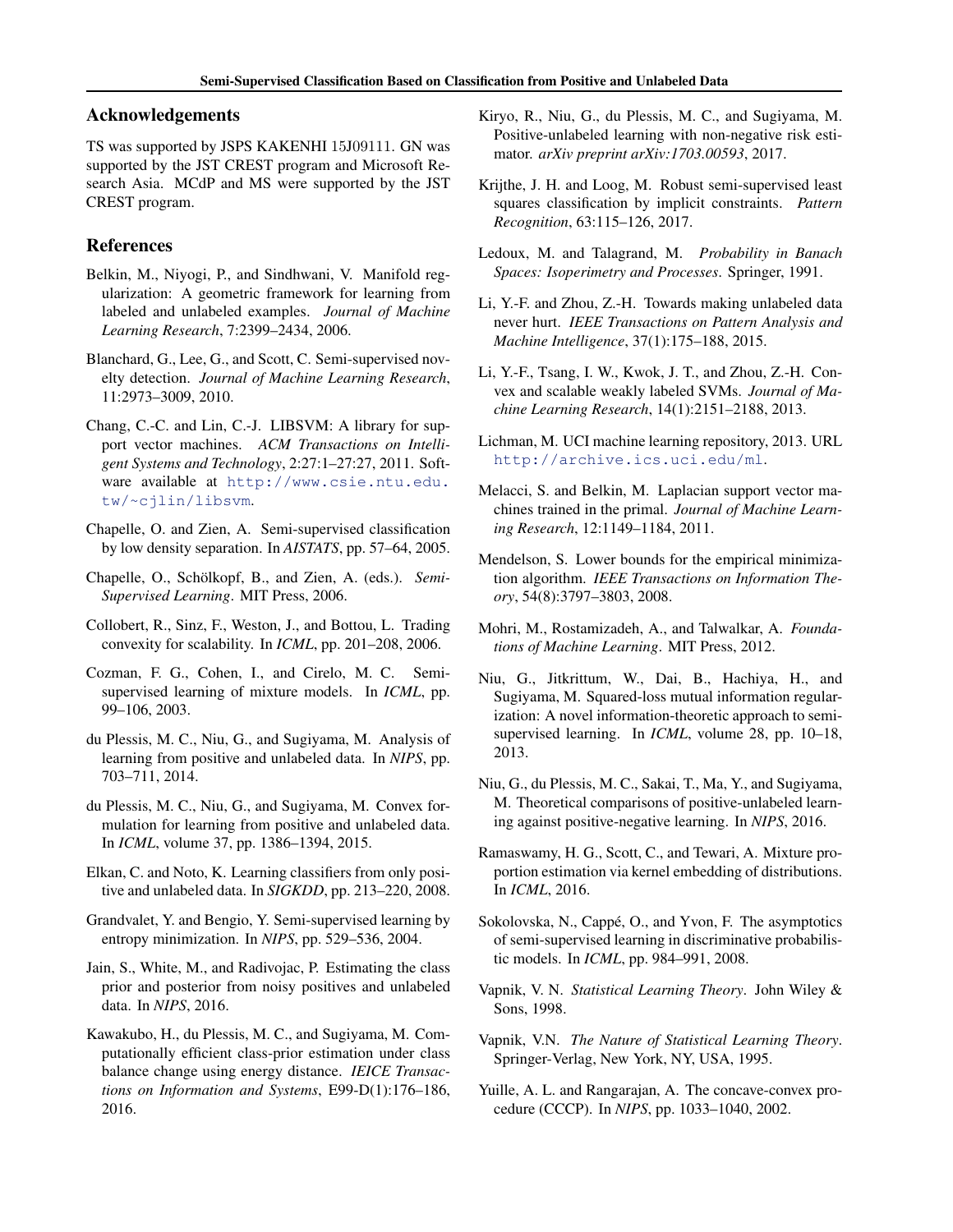<span id="page-9-0"></span>Zhou, B., Lapedriza, A., Xiao, J., Torralba, A., and Oliva, A. Learning deep features for scene recognition using places database. In *NIPS*, pp. 487–495, 2014.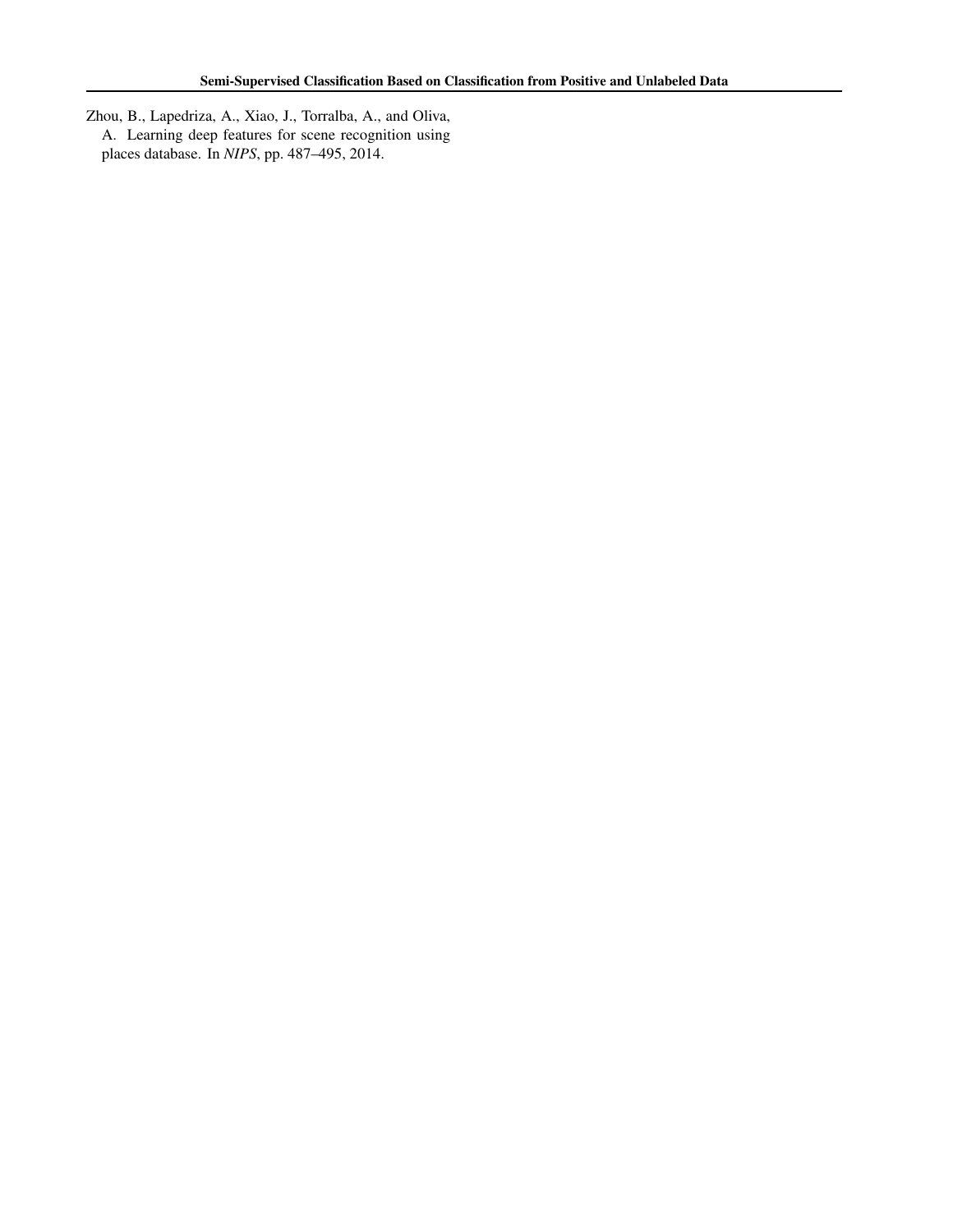# <span id="page-10-0"></span>A. Proofs of Theorems

In this section, we give the proofs of Theorems in Section [4.](#page-3-0)

### A.1. Proof of Theorem [1](#page-3-0)

Recall that

$$
R_{\text{N-PUNU}}^{\gamma}(g) = (1 - \gamma)R_{\text{N-PU}}(g) + \gamma R_{\text{N-NU}}(g)
$$
  
\n
$$
= (2 - 2\gamma)\theta_{\text{P}}R_{\text{P}}(g) + 2\gamma\theta_{\text{N}}R_{\text{N}}(g) + (1 - \gamma)R_{\text{U,N}}(g) + \gamma R_{\text{U,P}}(g) + \text{Const},
$$
  
\n
$$
R_{\text{N-PNPU}}^{\gamma}(g) = (1 - \gamma)R_{\text{PN}}(g) + \gamma R_{\text{N-PU}}(g)
$$
  
\n
$$
= (1 + \gamma)\theta_{\text{P}}R_{\text{P}}(g) + (1 - \gamma)\theta_{\text{N}}R_{\text{N}}(g) + \gamma R_{\text{U,N}}(g) + \text{Const},
$$
  
\n
$$
R_{\text{N-PNNU}}^{\gamma}(g) = (1 - \gamma)R_{\text{PN}}(g) + \gamma R_{\text{N-NU}}(g)
$$
  
\n
$$
= (1 - \gamma)\theta_{\text{P}}R_{\text{P}}(g) + (1 + \gamma)\theta_{\text{N}}R_{\text{N}}(g) + \gamma R_{\text{U,P}}(g) + \text{Const}.
$$

Let  $\widehat{R}_P(g)$ ,  $\widehat{R}_{N}(g)$ ,  $\widehat{R}_{U,P}(g)$  and  $\widehat{R}_{U,N}(g)$  be the empirical risks. In order to prove Theorem [1,](#page-3-0) the following concentration lemma is needed:

**Lemma 5** *For any*  $\delta > 0$ *, we have these uniform deviation bounds with probability at least*  $1 - \delta/3$ *:* 

$$
\sup_{g \in \mathcal{G}} (R_{\mathcal{P}}(g) - \widehat{R}_{\mathcal{P}}(g)) \le \frac{C_w C_{\phi}}{\sqrt{n_{\mathcal{P}}}} + \sqrt{\frac{\ln(3/\delta)}{2n_{\mathcal{P}}}},
$$

$$
\sup_{g \in \mathcal{G}} (R_{\mathcal{N}}(g) - \widehat{R}_{\mathcal{N}}(g)) \le \frac{C_w C_{\phi}}{\sqrt{n_{\mathcal{N}}}} + \sqrt{\frac{\ln(3/\delta)}{2n_{\mathcal{N}}}},
$$

$$
\sup_{g \in \mathcal{G}} (R_{\mathcal{U},\mathcal{P}}(g) - \widehat{R}_{\mathcal{U},\mathcal{P}}(g)) \le \frac{C_w C_{\phi}}{\sqrt{n_{\mathcal{U}}}} + \sqrt{\frac{\ln(3/\delta)}{2n_{\mathcal{U}}}},
$$

$$
\sup_{g \in \mathcal{G}} (R_{\mathcal{U},\mathcal{N}}(g) - \widehat{R}_{\mathcal{U},\mathcal{N}}(g)) \le \frac{C_w C_{\phi}}{\sqrt{n_{\mathcal{U}}}} + \sqrt{\frac{\ln(3/\delta)}{2n_{\mathcal{U}}}}.
$$

All inequalities in Lemma 5 are from the basic *uniform deviation bound* using the Rademacher complexity [\(Mohri et al.,](#page-8-0) [2012\)](#page-8-0), *Talagrand's contraction lemma* [\(Ledoux & Talagrand,](#page-8-0) [1991\)](#page-8-0), as well as the fact that the Lipschitz constant of  $\ell_R$  is 1/2. For these reasons, the detailed proof of Lemma 5 is omitted.

Consider  $R_{\text{N-PNPU}}^{\gamma}(g)$ . It is clear that

$$
\begin{split} &\sup_{g\in\mathcal{G}}(R^{\gamma}_{\text{N-PNPU}}(g)-\widehat{R}^{\gamma}_{\text{N-PNPU}}(g))\\ &\leq (1+\gamma)\theta_{\text{P}}\sup_{g\in\mathcal{G}}(R_{\text{P}}(g)-\widehat{R}_{\text{P}}(g)) + (1-\gamma)\theta_{\text{N}}\sup_{g\in\mathcal{G}}(R_{\text{N}}(g)-\widehat{R}_{\text{N}}(g)) + \gamma\sup_{g\in\mathcal{G}}(R_{\text{U,N}}(g)-\widehat{R}_{\text{U,N}}(g)).\end{split}
$$

Therefore, by applying Lemma 5, for any  $\delta > 0$ , it holds with probability at least  $1 - \delta$  that

$$
\text{sup}_{g \in \mathcal{G}} (R^{\gamma}_{\text{N-PNPU}}(g) - \widehat{R}^{\gamma}_{\text{N-PNPU}}(g)) \leq \frac{1}{2} C_{w,\phi,\delta} \cdot \chi(1+\gamma, 1-\gamma, \gamma).
$$

Since  $I(g) \leq 2R_{\text{N-PNPU}}^{\gamma}$ , with the same probability,

$$
\sup_{g \in \mathcal{G}} (I(g) - 2\widehat{R}_{N\text{-}PNPU}^{\gamma}(g)) \le C_{w,\phi,\delta} \cdot \chi(1 + \gamma, 1 - \gamma, \gamma).
$$

Similarly,  $\sup_{g \in \mathcal{G}} (I(g) - 2\widehat{R}_{N\text{-PNNU}}^{\gamma}(g)) \leq C_{w,\phi,\delta} \cdot \chi(1-\gamma, 1+\gamma, \gamma)$  with probability at least  $1-\delta$ . Finally,  $R_{\text{N-PUNU}}^{\gamma}(g)$  is slightly more involved, for that there are both  $R_{\text{U,P}}(g)$  and  $R_{\text{U,N}}(g)$ . From  $\ell_{\text{R}}(m)+\ell_{\text{R}}(-m) = 1$ , we can know  $R_{U,P}(g) + R_{U,N}(g) = 1$  and then

$$
(1 - \gamma)R_{\mathcal{U},\mathcal{N}}(g) + \gamma R_{\mathcal{U},\mathcal{P}}(g) = \begin{cases} (2\gamma - 1)R_{\mathcal{U},\mathcal{P}}(g) + \text{Const} & \gamma \ge 1/2, \\ (1 - 2\gamma)R_{\mathcal{U},\mathcal{N}}(g) + \text{Const} & \gamma < 1/2. \end{cases}
$$

As a result,  $\sup_{g \in \mathcal{G}} (I(g) - 2\widehat{R}_{N\text{-PUNU}}^{\gamma}(g)) \leq C_{w,\phi,\delta} \cdot \chi(2 - 2\gamma, 2\gamma, |2\gamma - 1|)$  with probability at least  $1 - \delta$ .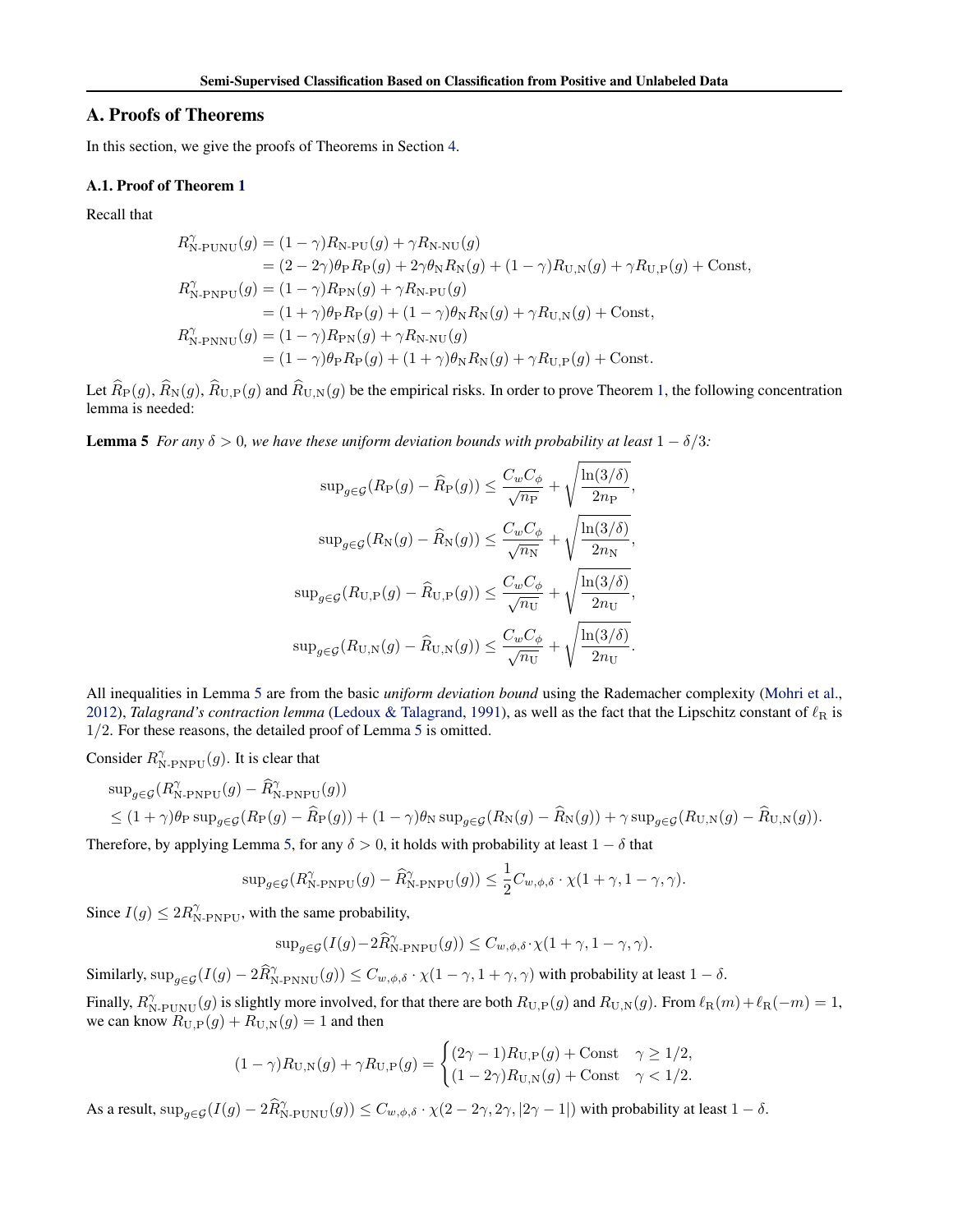### <span id="page-11-0"></span>A.2. Proof of Theorem [2](#page-3-0)

In fact,

$$
\ell_{\rm TS}(m) = \begin{cases} 1/4 & m \leq 0, \\ (m-1)^2/4 & 0 < m \leq 1, \\ 0 & m > 1, \end{cases}
$$

and after plugging this  $\ell_{\rm TS}(m)$  into  $\tilde{\ell}_{\rm TS}(m)$ ,

$$
\ell_{\text{TS}}(m) = \ell_{\text{TS}}(m) - \ell_{\text{TS}}(-m)
$$
  
= 
$$
\begin{cases} 1/4 & m \le -1, \\ 1/4 - (m+1)^2/4 & -1 < m \le 0, \\ (m-1)^2/4 - 1/4 & 0 < m \le 1, \\ -1/4 & m > 1. \end{cases}
$$

It is easy to see that  $\ell_{TS}(m)$  and  $\tilde{\ell}_{TS}(m)$  are Lipschitz continuous with the same Lipschitz constant  $1/2$ . Next, recall that

$$
R_{\text{C-PUNU}}^{\gamma}(g) = (1 - \gamma)R_{\text{C-PU}}(g) + \gamma R_{\text{C-NU}}(g)
$$
  
\n
$$
= (1 - \gamma)\theta_{\text{P}}R_{\text{P}}'(g) + \gamma \theta_{\text{N}}R_{\text{N}}'(g) + (1 - \gamma)R_{\text{U,N}}(g) + \gamma R_{\text{U,P}}(g),
$$
  
\n
$$
R_{\text{C-PNPU}}^{\gamma}(g) = (1 - \gamma)R_{\text{PN}}(g) + \gamma R_{\text{C-PU}}(g)
$$
  
\n
$$
= (1 - \gamma)\theta_{\text{P}}R_{\text{P}}(g) + (1 - \gamma)\theta_{\text{N}}R_{\text{N}}(g) + \gamma \theta_{\text{P}}R_{\text{P}}'(g) + \gamma R_{\text{U,N}}(g),
$$
  
\n
$$
R_{\text{C-PNNU}}^{\gamma}(g) = (1 - \gamma)R_{\text{PN}}(g) + \gamma R_{\text{C-NU}}(g)
$$
  
\n
$$
= (1 - \gamma)\theta_{\text{P}}R_{\text{P}}(g) + (1 - \gamma)\theta_{\text{N}}R_{\text{N}}(g) + \gamma \theta_{\text{N}}R_{\text{N}}'(g) + \gamma R_{\text{U,P}}(g).
$$

Let  $\widehat{R}_{P}(g)$ ,  $\widehat{R}_{U,P}(g)$ ,  $\widehat{R}_{U,N}(g)$ ,  $\widehat{R}_{P}'(g)$  and  $\widehat{R}_{N}'(g)$  be the empirical risks. Again, the following concentration lemma is needed:

**Lemma 6** *For any*  $\delta > 0$ *, we have these uniform deviation bounds with probability at least*  $1 - \delta/4$ *:* 

$$
\sup_{g \in \mathcal{G}} (R_{\mathcal{P}}(g) - \widehat{R}_{\mathcal{P}}(g)) \leq \frac{C_w C_{\phi}}{\sqrt{n_{\mathcal{P}}}} + \sqrt{\frac{\ln(4/\delta)}{32n_{\mathcal{P}}}},
$$
  
\n
$$
\sup_{g \in \mathcal{G}} (R_{\mathcal{N}}(g) - \widehat{R}_{\mathcal{N}}(g)) \leq \frac{C_w C_{\phi}}{\sqrt{n_{\mathcal{N}}}} + \sqrt{\frac{\ln(4/\delta)}{32n_{\mathcal{N}}}},
$$
  
\n
$$
\sup_{g \in \mathcal{G}} (R_{\mathcal{U},\mathcal{P}}(g) - \widehat{R}_{\mathcal{U},\mathcal{P}}(g)) \leq \frac{C_w C_{\phi}}{\sqrt{n_{\mathcal{U}}}} + \sqrt{\frac{\ln(4/\delta)}{32n_{\mathcal{U}}}},
$$
  
\n
$$
\sup_{g \in \mathcal{G}} (R_{\mathcal{U},\mathcal{N}}(g) - \widehat{R}_{\mathcal{U},\mathcal{N}}(g)) \leq \frac{C_w C_{\phi}}{\sqrt{n_{\mathcal{U}}}} + \sqrt{\frac{\ln(4/\delta)}{32n_{\mathcal{U}}}},
$$
  
\n
$$
\sup_{g \in \mathcal{G}} (R_{\mathcal{P}}'(g) - \widehat{R}_{\mathcal{P}}'(g)) \leq \frac{C_w C_{\phi}}{\sqrt{n_{\mathcal{P}}}} + \sqrt{\frac{\ln(4/\delta)}{8n_{\mathcal{P}}}},
$$
  
\n
$$
\sup_{g \in \mathcal{G}} (R_{\mathcal{N}}'(g) - \widehat{R}_{\mathcal{N}}'(g)) \leq \frac{C_w C_{\phi}}{\sqrt{n_{\mathcal{N}}}} + \sqrt{\frac{\ln(4/\delta)}{8n_{\mathcal{N}}}}.
$$

The detailed proof of Lemma 6 is omitted for the same reason as Lemma [5.](#page-10-0) The difference is due to that  $0 \leq \ell_{TS}(m) \leq 1/4$ and  $-1/4 \leq \tilde{\ell}_{\rm TS}(m) \leq 1/4$  whereas  $0 \leq \ell_{\rm R}(m) \leq 1$  just like  $0 \leq \ell_{0-1}(m) \leq 1$ . For convenience, we will relax  $1/32$  to  $1/8$  in the square root for  $R_P(g)$ ,  $R_N(g)$ ,  $R_{U,P}(g)$ ,  $R_{U,N}(g)$ .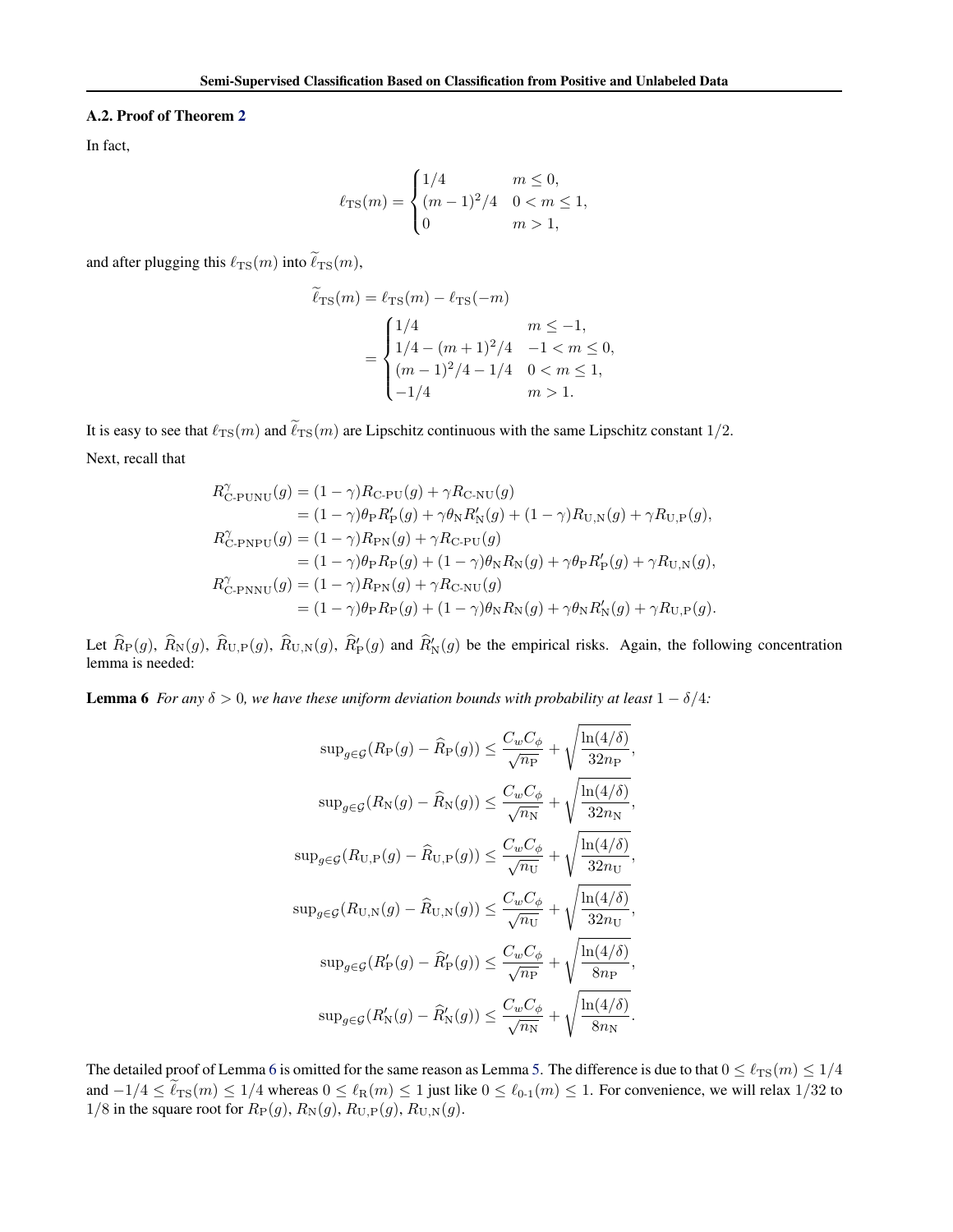Consider  $R_{\text{C-PUNU}}^{\gamma}(g)$ . By applying Lemma [6,](#page-11-0) for any  $\delta > 0$ , it holds with probability at least  $1 - \delta$  that

$$
\sup_{g \in \mathcal{G}} (R_{\text{C-PUNU}}^{\gamma}(g) - \widehat{R}_{\text{C-PUNU}}^{\gamma}(g)) \le \frac{1}{4} C'_{w,\phi,\delta} \cdot \chi(1 - \gamma, \gamma, 1).
$$

Since  $I(g) \le 4R_{\text{C-PUNU}}^{\gamma}$ , with the same probability,

$$
\sup_{g \in \mathcal{G}} (I(g) - 4\widehat{R}_{\text{C-PUNU}}^{\gamma}(g)) \le C'_{w,\phi,\delta} \cdot \chi(1 - \gamma, \gamma, 1).
$$

The other two generalization error bounds can be proven similarly.

#### A.3. Proofs of Theorems [3](#page-4-0) and [4](#page-4-0)

Note that g is independent of the data for evaluating  $\hat{R}_{N-PUNU}^{\gamma}(g)$ , since it is fixed in the evaluation. Thus,  $Var_{P}[\hat{R}_{P}(g)] =$  $\sigma_{\rm P}^2(g)/n_{\rm P}$  and  ${\rm Var}_{\rm N}[\widehat{R}_{\rm N}(g)] = \sigma_{\rm N}^2(g)/n_{\rm N}$ . When  $n_{\rm U} \to \infty$ ,

$$
\begin{aligned} \text{Var}[\widehat{R}_{\text{N-PUNU}}^{\gamma}(g)] &= 4(1-\gamma)^{2}\theta_{\text{P}}^{2} \text{Var}_{\text{P}}[\widehat{R}_{\text{P}}(g)] + 4\gamma^{2}\theta_{\text{N}}^{2} \text{Var}_{\text{N}}[\widehat{R}_{\text{N}}(g)] \\ &= 4(1-\gamma)^{2}\psi_{\text{P}} + 4\gamma^{2}\psi_{\text{N}} \\ &= 4(\psi_{\text{P}} + \psi_{\text{N}})\gamma^{2} - 8\psi_{\text{P}}\gamma + 4\psi_{\text{P}}, \end{aligned}
$$

and it is obvious that  $\gamma_{\text{N-PUNU}} \in [0, 1]$ . All other claims in Theorem [3](#page-4-0) follow from that  $\text{Var}[\widehat{R}_{\text{N-PUNU}}^{\gamma}(g)]$  is quadratic in  $\gamma$ , that  $\text{Var}[\widehat{R}_{N-PUNU}^{\gamma}(g)] = \text{Var}[\widehat{R}_{PN}(g)]$  at  $\gamma = 1/2$ , and that  $\gamma_{N-PUNU} < 1/2$  if  $\psi_{P} < \psi_{N}$  or  $\gamma_{N-PUNU} > 1/2$  if  $\psi_{\rm P} > \psi_{\rm N}.$ 

Likewise, when  $n_U \to \infty$ ,

$$
Var[\widehat{R}_{N\text{-PNPU}}^{\gamma}(g)] = (1+\gamma)^2 \psi_P + (1-\gamma)^2 \psi_N,
$$
  
\n
$$
Var[\widehat{R}_{N\text{-PNNU}}^{\gamma}(g)] = (1-\gamma)^2 \psi_P + (1+\gamma)^2 \psi_N,
$$

and  $\gamma_{\text{N-PNPU}} \ge 0$  if  $\psi_{\text{P}} \le \psi_{\text{N}}$  or  $\gamma_{\text{N-PNNU}} \ge 0$  if  $\psi_{\text{P}} \ge \psi_{\text{N}}$ . The rest of proof of Theorem [4](#page-4-0) is analogous to that of Theorem [3.](#page-4-0)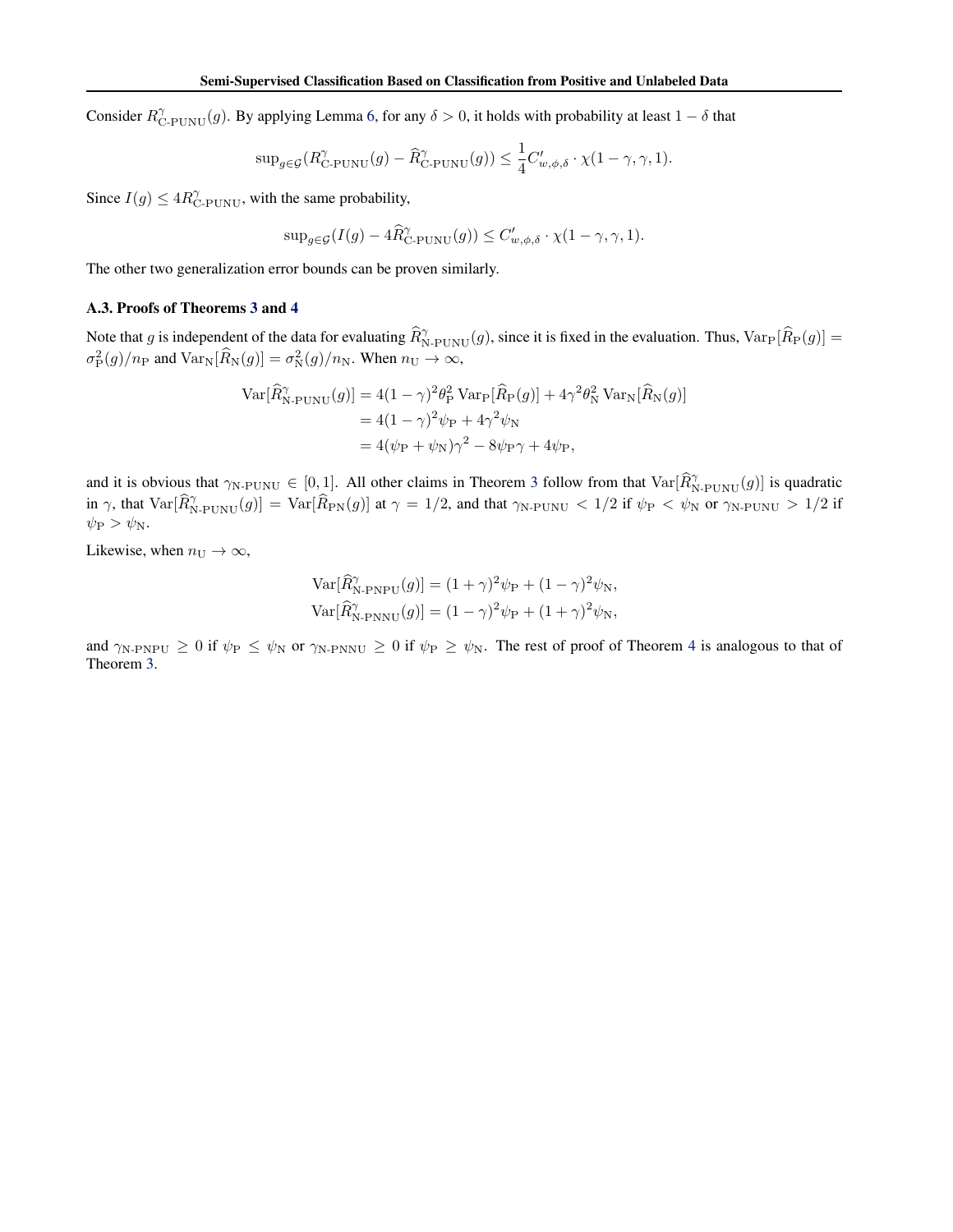# <span id="page-13-0"></span>B. Experimental Setting

Here, we summarized the experimental settings.

# B.1. Implementation in Our Experiments

We implemented the ER by ourselves, and for the other methods, we used the codes available at the authors' websites:

- LapSVM: <http://www.dii.unisi.it/~melacci/lapsvmp/>
- SMIR: <http://www.ms.k.u-tokyo.ac.jp/software/SMIR.zip>
- WellSVM: [http://lamda.nju.edu.cn/code\\_WellSVM.ashx](http://lamda.nju.edu.cn/code_WellSVM.ashx)
- S4VM: <http://lamda.nju.edu.cn/files/s4vm.rar>.

Note that we modified the original code of the S4VM for transductive learning to inductive learning according to Li  $\&$ [Zhou](#page-8-0) [\(2015\)](#page-8-0).

# B.2. Parameter Candidates in Our Experiments

The regularization parameters for all the methods were chosen from  $\{10^{-5}, 10^{-4}, \ldots, 10^{2}\}$ , except the regularization parameter of the SMIR for the squared loss mutual information (SMI) and that of the S4VM for labeled data. The number of nearest-neighbors to construct Laplacian matrix for the LapSVM was chosen from the candidates  $\{5, 6, \ldots, 10\}$ . The combination parameter  $\eta$  of PNU classification was chosen from  $\{-1, -0.9, \ldots, 1\}$ , and  $\gamma$  of PUNU classification was chosen from  $\{0, 0.05, \ldots, 1\}$ . We chose these hyper-parameters by five-fold cross-validation. The parameter for the  $\ell_2$ regularizer of the SMIR is set at  $\gamma_S/(n \cdot \min_{k \in \{\pm 1\}} p(y = k)) + 0.001$ , where  $\gamma_S$  is the regularization parameter for the SMI. The regularization parameter of the S4VM for the labeled data is set at 1. The other parameters were set at the default values.

### B.3. Data Set Description of Image Classification Data Set

Table 3 is the description of the data sets used in the image classification experiment.

|  |  |  |  | Table 3. The description of the data set used in the image classification experiment. |
|--|--|--|--|---------------------------------------------------------------------------------------|
|--|--|--|--|---------------------------------------------------------------------------------------|

| Data set  | Data sources                     | #Samples             |
|-----------|----------------------------------|----------------------|
|           | <b>Art Gallery</b>               | $(m_P = 15000)$      |
| Arts      | VS.                              |                      |
|           | Art Studio                       | $(m_{\rm N}=15000)$  |
|           | Desert Sand                      | $(m_P = 15000)$      |
| Deserts   | VS.                              |                      |
|           | <b>Desert Vegetation</b>         | $(m_{\rm N} = 5556)$ |
|           | Field Wild                       | $(m_P = 15000)$      |
| Fields    | VS.                              |                      |
|           | Field Cultivated                 | $(m_{\rm N} = 8117)$ |
|           | Stadium Baseball                 | $(m_P = 15000)$      |
| Stadiums  | VS.                              |                      |
|           | Stadium Football                 | $(m_{\rm N}=15000)$  |
|           | <b>Subway Station</b>            | $(m_P = 5597)$       |
| Platforms | VS.                              |                      |
|           | <b>Train Station</b>             | $(m_{\rm N}=15000)$  |
|           | Temple East Asia                 | $(m_P = 8691)$       |
| Temples   | VS.                              |                      |
|           | Temple South Asia $(m_N = 7178)$ |                      |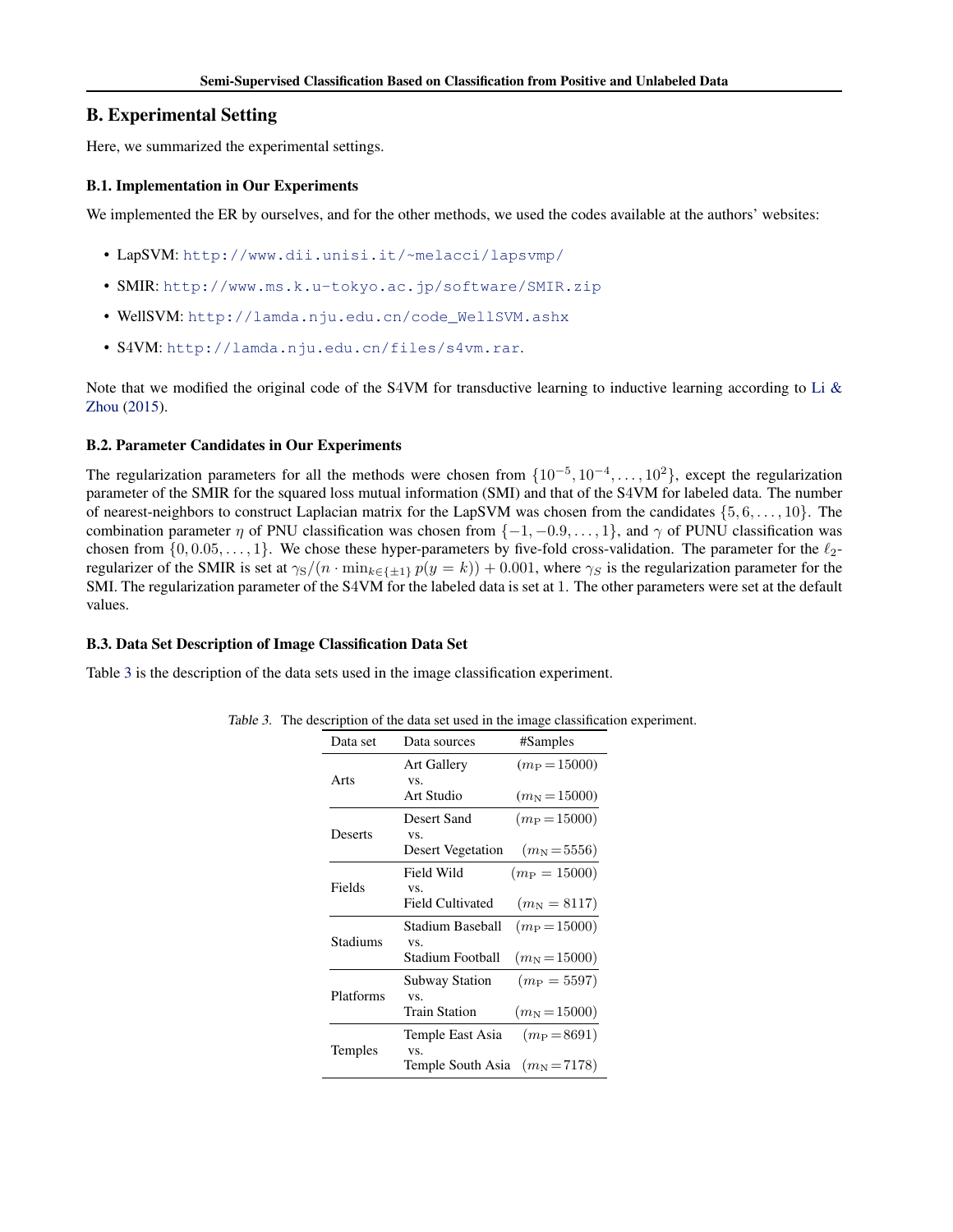# <span id="page-14-0"></span>C. Supplementary Results for Experimental Analyses

Figure 5 and Figure 6 respectively show the results of variance reduction and comparison of validation scores. The details of experimental setting and the interpretation of results can be found in Section [5.1.](#page-5-0)



Figure 5. Average and standard error of the ratio between the variance of the empirical PNU risk and that of the PN risk,  $\text{Var}[\hat{R}_{\text{PNU}}^{\eta}(\hat{g}_{\text{PN}})]/\text{Var}[\hat{R}_{\text{PN}}(\hat{g}_{\text{PN}})]$ , as a function of the number of unlabeled samples over 100 trials. Although the variance reduction is proved for an infinite number of samples, it can be observed with a finite number of samples.



Figure 6. Average and standard error of the ratio between the misclassification rate of  $\hat{g}_{\rm PN}^{\rm PNU}$  and that of  $\hat{g}_{\rm PN}^{\rm PNV}$  as a function of unlabeled samples over 1000 trials. In many cases, the ratio becomes samples over 1000 trials. In many cases, the ratio becomes less than 1 or at worst almost 1, implying that the PNU risk is a promising alternative to the standard PN risk in validation if unlabeled data is available.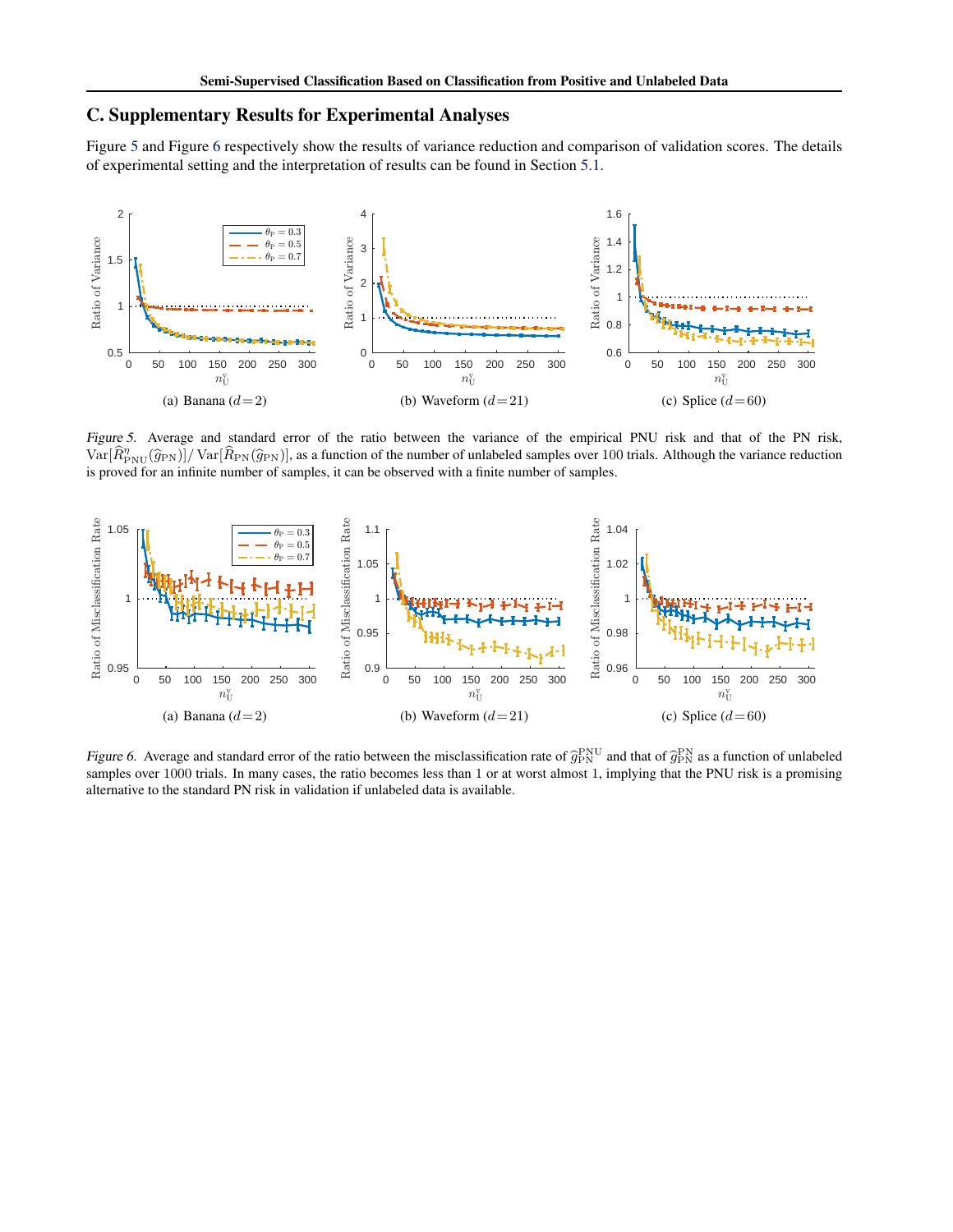# D. Magnified Versions of Experimental Results

Here, we show magnified versions of the experimental results in Section [5.](#page-5-0)

Table 4. Magnified version of Table [1:](#page-6-0) Average and standard error of the misclassification rates of each method over 50 trials for benchmark data sets. Boldface numbers denote the best and comparable methods in terms of average misclassifications rate according to a t-test at a significance level of 5%. The bottom row gives the number of best/comparable cases of each method.

| Data set           | $n_{\rm L}$                            | PNU                    | <b>PUNU</b>                                                            | ER                                                                                                                                                                    | LapSVM         | <b>SMIR</b>                                                                           | WellSVM                                                                                                                                       | S <sub>4</sub> VM      |
|--------------------|----------------------------------------|------------------------|------------------------------------------------------------------------|-----------------------------------------------------------------------------------------------------------------------------------------------------------------------|----------------|---------------------------------------------------------------------------------------|-----------------------------------------------------------------------------------------------------------------------------------------------|------------------------|
| Banana<br>$d=2$    |                                        |                        | $10\,30.1\,(1.0)\,32.1\,(1.1)$<br>50 <b>19.0</b> (0.6) 26.4 (1.2)      | 35.8(1.0)<br>20.6(0.7)                                                                                                                                                |                | $36.9(1.0)$ $37.7(1.1)$<br>$21.3(0.7)$ $21.1(1.0)$                                    | 41.8(0.6)<br>42.6(0.5)                                                                                                                        | 45.3(1.0)<br>38.7(0.9) |
| Phoneme<br>$d=5$   | 10<br>50                               | 32.5(0.8)<br>28.1(0.5) | 33.5(1.0)<br>32.8(0.9)                                                 | 33.4(1.2)<br>27.8(0.6)                                                                                                                                                |                | $36.5(1.5)$ $36.4(1.2)$ <b>28.4 (0.6)</b>                                             | 27.0 (0.8) 28.6 (1.0) 26.8 (0.4) 25.1 (0.2)                                                                                                   | 33.7(1.4)              |
| Magic<br>$d=10$    | $10\,31.7\,(0.8)$<br>$50\,29.9\,(0.8)$ |                        | 34.1(0.9)<br>33.4(0.9)                                                 | 34.2(1.1)<br>30.9(0.5)                                                                                                                                                |                |                                                                                       | $37.9(1.3)$ $36.0(1.2)$ <b>30.1</b> $(0.8)$ $33.3(0.9)$<br>$31.0(0.9)$ 30.8 (0.9) 28.8 (0.8) 29.2 (0.4)                                       |                        |
| Image<br>$d=18$    |                                        |                        |                                                                        | 10 <b>29.8</b> (0.9) <b>31.7</b> (0.8) <b>33.7</b> (1.1) <b>36.6</b> (1.2) <b>36.7</b> (1.2)<br>$50\ 20.7\ (0.8)\ 26.6\ (1.1)\ 20.8\ (0.8)\ 20.3\ (1.0)\ 20.9\ (0.9)$ |                |                                                                                       | 34.7(1.1)<br>27.2(1.0)                                                                                                                        | 35.9(1.0)<br>23.2(0.7) |
| Susy<br>$d=18$     |                                        |                        |                                                                        | 10 44.6 (0.6) 45.0 (0.6) 47.7 (0.4) 48.2 (0.4) 45.1 (0.7)<br>50 38.9 (0.6) 41.5 (0.6) 37.9 (0.7)                                                                      |                | $43.1(0.6)$ $43.9(0.8)$                                                               | 48.0(0.3)<br>43.8(0.7)                                                                                                                        | 46.8(0.3)<br>42.1(0.4) |
| German<br>$d=20$   |                                        |                        | 50 <b>36.2</b> (0.8) 39.0 (0.8)                                        | 10 40.8 (0.9) 42.4 (0.7) 43.6 (0.9)<br>38.9(0.6)                                                                                                                      |                | $40.6(0.6)$ 38.4 $(1.1)$                                                              | 45.9 (0.7) 46.2 (0.8) 42.4 (0.8) 42.0 (0.7)                                                                                                   | $38.5(1.0)$ 34.9 (0.5) |
| Waveform<br>$d=21$ | 50                                     |                        |                                                                        | $16.3(0.6)$ 23.7 (1.2) 14.2 (0.4)                                                                                                                                     |                | $18.1(0.8)$ 15.4 (0.6)                                                                | 10 <b>17.4</b> (0.6) <b>18.0</b> (0.9) <b>18.5</b> (0.6) <b>24.9</b> (1.4) <b>18.0</b> (1.0) <b>16.7</b> (0.6) <b>20.8</b> (0.8)<br>15.5(0.5) | 15.3(0.3)              |
| ijcnn1<br>$d=22$   | 10                                     |                        |                                                                        | 43.6 (0.6) 40.3 (1.0) 49.7 (0.1) 49.2 (0.3) 44.0 (1.0)<br>50 34.5 (0.8) 37.1 (0.9) 35.5 (0.8) 33.4 (1.1) 49.4 (0.3)                                                   |                |                                                                                       | 45.9(0.7)<br>46.2(0.8)                                                                                                                        | 49.3(0.8)<br>48.6(0.4) |
| g50c<br>$d=50$     | 10<br>50                               | 11.4(0.6)<br>12.5(1.1) | 12.5(0.6)<br>10.1(0.6)                                                 | 23.3(2.3)<br>8.7(0.4)                                                                                                                                                 |                | $39.8(1.6)$ $21.9(1.3)$<br>22.5(1.5)10.6(0.6)                                         | 6.6(0.4)<br>7.4(0.4)                                                                                                                          | 27.0(1.4)<br>12.1(0.5) |
| covtype<br>$d=54$  |                                        |                        |                                                                        | 50 41.3 (0.5) 42.3 (0.5) 41.0 (0.4) 41.5 (0.5) 46.2 (0.8)                                                                                                             |                |                                                                                       | 10 46.2 (0.4) 46.0 (0.4) 46.0 (0.5) 47.1 (0.5) 47.9 (0.5) 46.9 (0.6) 46.4 (0.4)                                                               | $43.6(0.6)$ 40.8 (0.4) |
| Spambase<br>$d=57$ | 10<br>50                               | 27.2(0.9)              | 28.1(1.1)<br>$23.4(1.0)$ $26.6(1.0)$                                   | 31.8(1.4)<br>22.1(0.7)                                                                                                                                                |                | $39.7(1.4)$ 30.9 (1.3) <b>23.8 (0.8)</b><br>$28.5(1.3)$ $20.9(0.5)$ <b>19.1</b> (0.4) |                                                                                                                                               | 36.1(1.5)<br>24.5(0.9) |
| Splice<br>$d=60$   |                                        |                        |                                                                        | $10\,38.3\,(0.8)\,39.3\,(0.8)\,43.9\,(0.8)$<br>50 30.6 (0.8) 34.7 (0.9) 30.9 (0.8)                                                                                    |                | $47.9(0.5)$ $41.6(0.7)$<br>38.8(1.0)30.6(0.9)                                         | 42.0(1.0)<br>40.9(0.8)                                                                                                                        | 42.4(0.6)<br>35.9(0.7) |
| phishing<br>$d=68$ |                                        |                        |                                                                        | $10\,24.2\,(1.2)\,25.8\,(1.0)\,27.3\,(1.6)$<br>$50\,15.8\,(0.6)\,18.3\,(0.8)\,15.4\,(0.5)$                                                                            |                | $37.2(1.6)$ $27.6(1.6)$<br>$21.1(1.3)$ 14.7 (0.8)                                     | 27.5(1.4)<br>17.2(0.7)                                                                                                                        | 31.7(1.3)<br>16.7(0.8) |
| a9a<br>$d=83$      |                                        |                        | $10\,31.4\,(0.9)\,31.3\,(1.0)$<br>$50\quad27.9\ (0.6)\quad29.9\ (0.8)$ | 34.3(1.2)<br>28.6(0.7)                                                                                                                                                |                | 33.3(1.0)26.9(0.7)                                                                    | $41.0(1.1)$ 37.3 (1.3) <b>33.1 (1.2)</b><br>$28.9(0.8)$ 26.2 (0.4)                                                                            | 34.3(1.2)              |
| Coil2<br>$d = 241$ |                                        |                        |                                                                        | 10 38.7 (0.8) 40.1 (0.8) 42.8 (0.7) 43.9 (0.8) 43.2 (0.8) 39.1 (0.9)<br>$50\,23.2\,(0.6)\,30.5\,(0.9)\,23.6\,(0.9)\,22.8\,(0.9)\,25.1\,(0.9)\,22.6\,(0.8)$            |                |                                                                                       |                                                                                                                                               | 44.0(0.8)<br>25.4(0.8) |
| w8a<br>$d = 300$   |                                        |                        |                                                                        | $10\,35.9\,(0.9)\,33.6\,(1.0)\,41.6\,(1.0)\,46.6\,(0.8)\,39.4\,(0.9)$<br>$50\,28.1\,(0.7)\,27.6\,(0.6)\,27.0\,(0.9)\,38.7\,(0.8)\,28.0\,(0.9)$                        |                |                                                                                       | 42.1(0.8)<br>33.7(0.8)                                                                                                                        | 43.0(0.8)<br>35.2(1.0) |
| #Best/Comp.        |                                        | 23                     | 13                                                                     | 11                                                                                                                                                                    | $\overline{4}$ | 9                                                                                     | 13                                                                                                                                            | $\overline{7}$         |